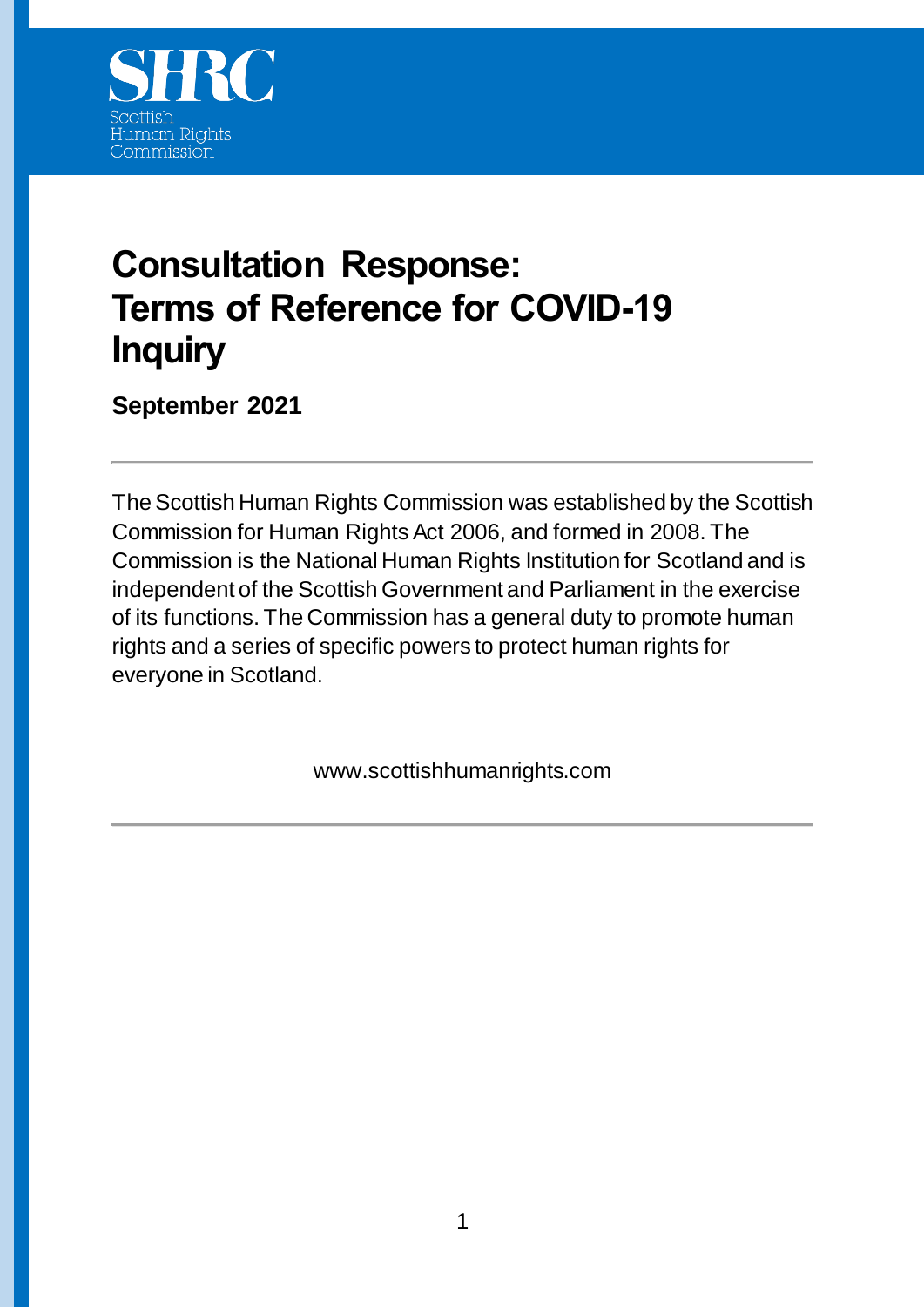# **Contents**

| 1.             |                                                       |  |  |  |
|----------------|-------------------------------------------------------|--|--|--|
| 2.             |                                                       |  |  |  |
|                |                                                       |  |  |  |
|                |                                                       |  |  |  |
|                |                                                       |  |  |  |
|                |                                                       |  |  |  |
|                |                                                       |  |  |  |
| 3.             | Why take a rights based approach to the Inquiry?  8   |  |  |  |
| 4.             |                                                       |  |  |  |
| 5.             |                                                       |  |  |  |
|                | 5.1.                                                  |  |  |  |
|                | 5.2.                                                  |  |  |  |
| 6.             |                                                       |  |  |  |
| 7 <sub>1</sub> |                                                       |  |  |  |
| 8.             |                                                       |  |  |  |
| 9.             |                                                       |  |  |  |
|                | 9.1.                                                  |  |  |  |
|                | 9.2.                                                  |  |  |  |
|                | 9.2.1. European Convention on Human Rights Procedural |  |  |  |
|                |                                                       |  |  |  |
|                |                                                       |  |  |  |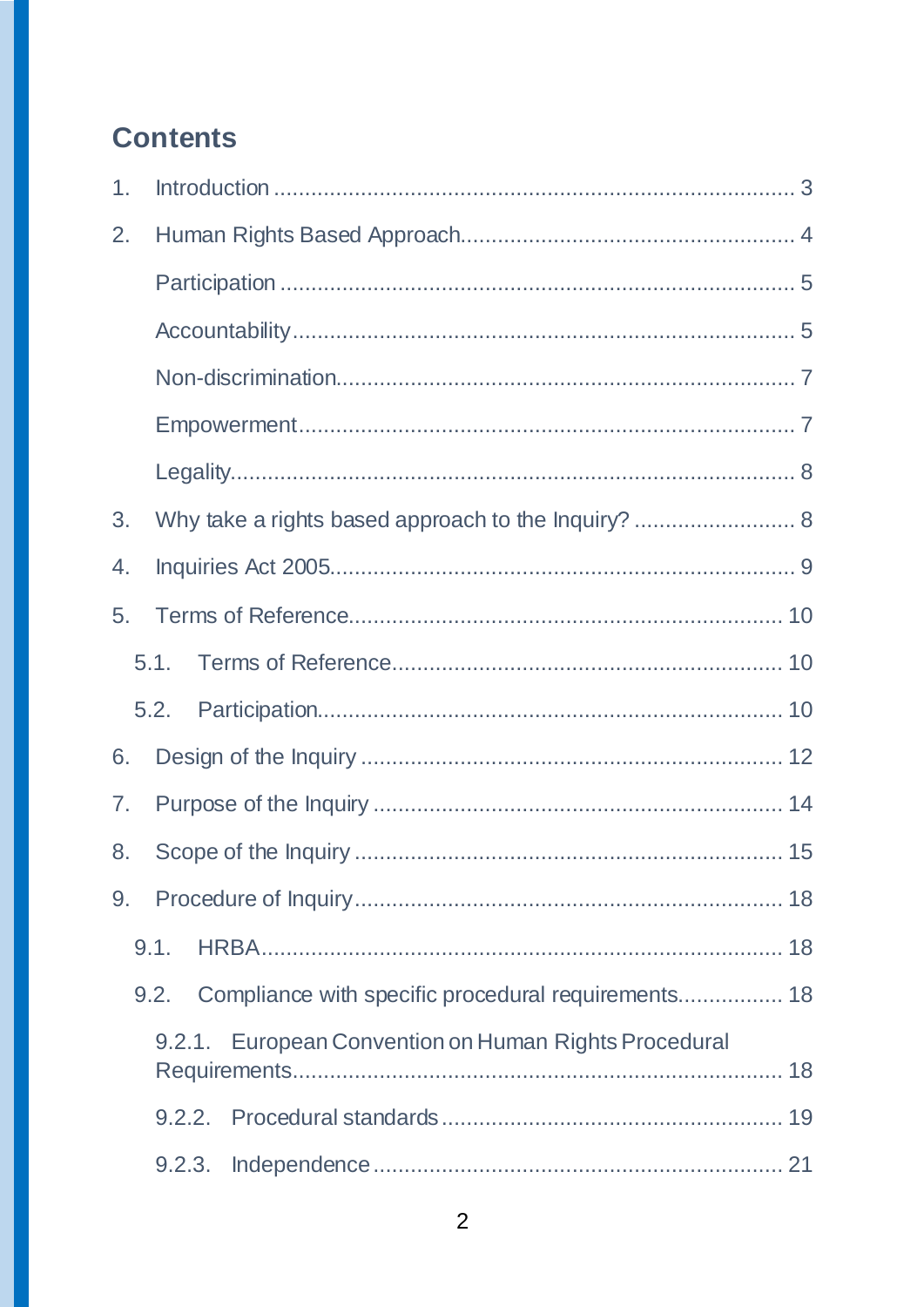# <span id="page-2-0"></span>**1.Introduction**

The Commission welcomes the recent publication of [draft aims and](https://www.gov.scot/publications/covid-19-inquiry/)  [principles](https://www.gov.scot/publications/covid-19-inquiry/) as a significant step in developing terms of reference for an independent public inquiry into the handling of the COVID-19 pandemic ("the Inquiry").

The Commission particularly welcomes the Scottish Government's stated expectation that the Inquiry should take "a person-centred, human rights based approach to ensure that every person and organisation taking part can meaningfully participate, be treated fairly and be empowered to take part in the Inquiry" and that "[i]n reporting …the Inquiry … demonstrate that this approach has informed its recommendations."

The Commission first called for a human rights based approach to a public inquir[y last year,](https://www.scottishhumanrights.com/media/2054/coronavirus-care-homes-briefing-140720_vfinaldocx.pdf) in the context of reporting on human rights in care homes, and has since [reiterated this call](https://www.scottishhumanrights.com/media/2198/letter-to-dfm-and-cab-sec-health-re-covid-inquiry-may-2021.pdf) in relation to an inquiry into all aspects of the handling of the pandemic.

Other positive aspects of the published document include the intention that the Inquiry be outcome focused and identify lessons throughout its work with timely reporting and recommendations. We also welcome the Ministers' expectation that the Inquiry will be established by the end of the year.

In line with the Scottish Government's commitment to take a human rights based approach to this Inquiry, we expect that human rights will play a crucial role in shaping its design, running and outcomes.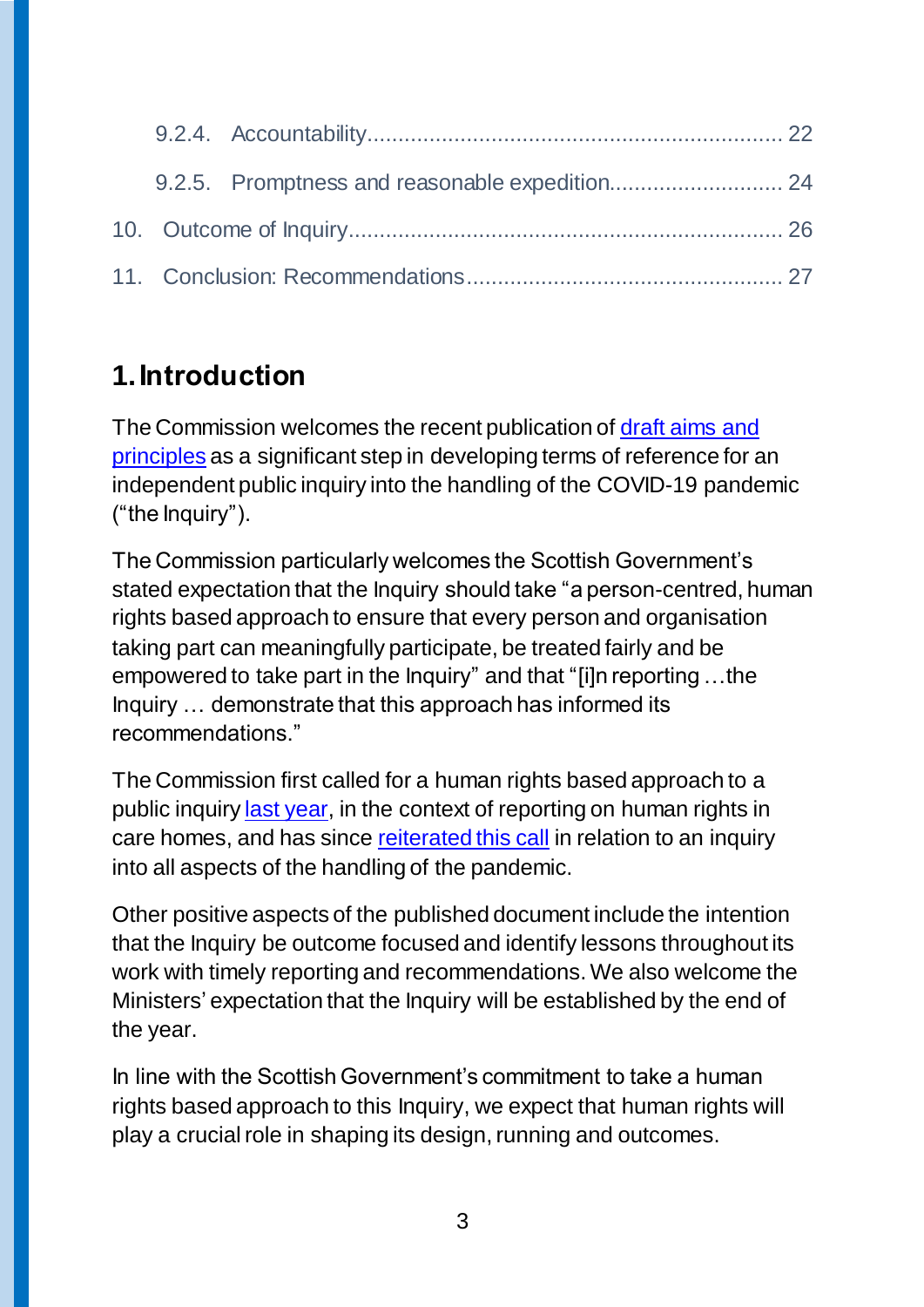While a human rights based approach to the Inquiry will require and support meaningful participation, it should also be understood in terms of the following requirements:

a) Analysing the full **impacts** of the pandemic on individuals' enjoyment and realisation of their human rights, particularly those disproportionately impacted;

b) Meeting the **standards** of investigation derived from human rights law;

c) Applying the **principles** of the human rights based approach in the design, process and analysis of the inquiry.

These requirements are overlapping, interrelated and mutually supportive. For example, it would not be possible to deliver a human rights based inquiry which did not analyse the pandemic's impact upon enjoyment of rights and meet the resulting standards of investigation.

A human rights-based public inquiry can be understood as an enhanced public inquiry, in which international human rights standards and principles support and supplement the domestic framework for public inquiries.

# <span id="page-3-0"></span>**2.Human Rights Based Approach**

Throughout this response the Commission will refer to a "human rights based approach" ("HRBA").

A HRBA goes beyond simply ensuring compliance or accountability in relation to human rights law but rather sets out an approach to respect, protect and fulfil human rights in both process and outcome.

Taking a HRBA should ensure that human rights are respected, protected and fulfilled in the design, running and outcomes of the Inquiry. It further requires that human rights are fulfilled in terms of the implementation of the Inquiry's recommendations, and ensuring that the Inquiry and other available remedies together satisfy the human rights requirement for effective remedy.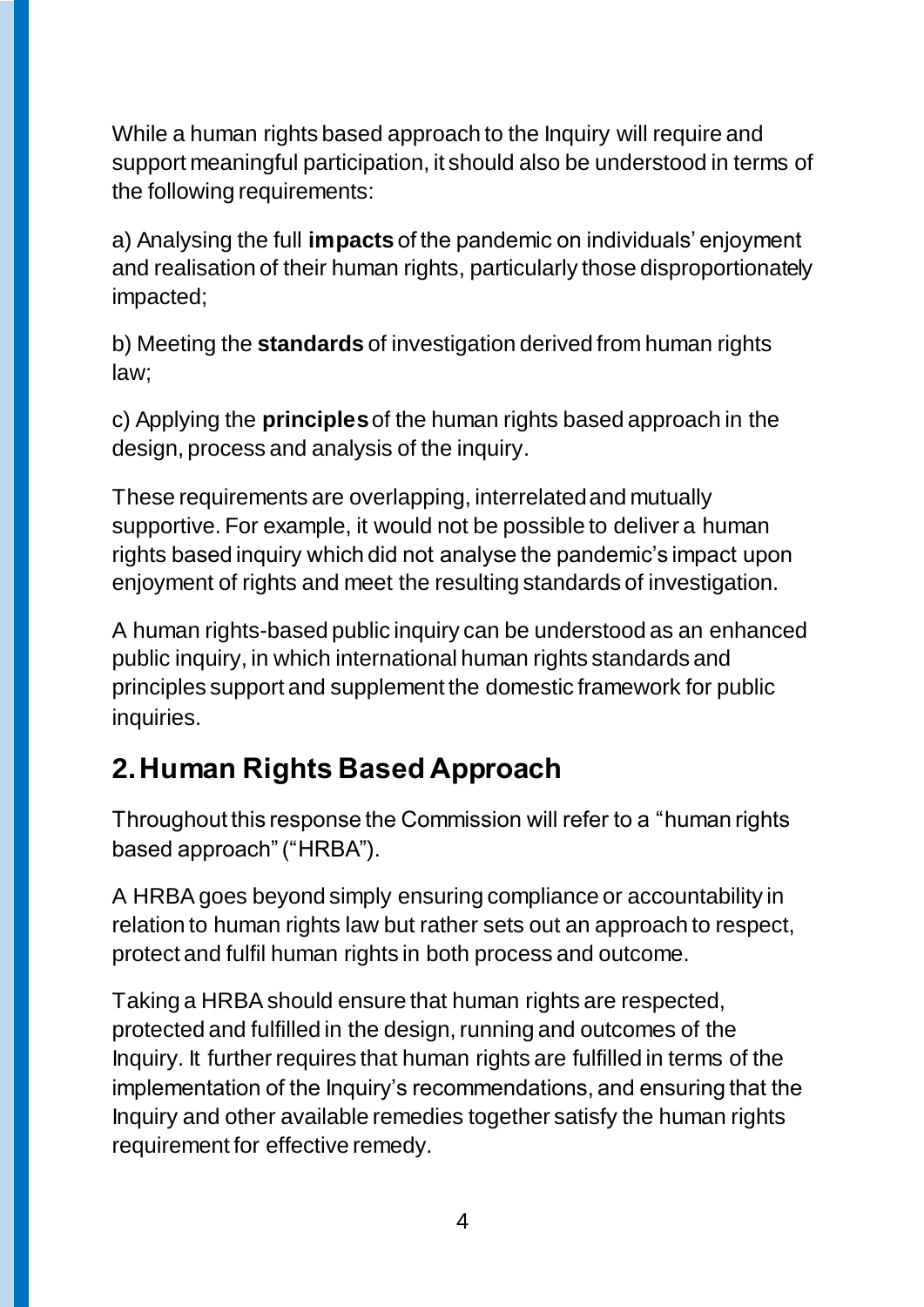A HRBA is about empowering people to know and claim their rights, and increasing the ability and accountability of individuals and institutions who are responsible for respecting, protecting and fulfilling human rights. There are some underlying principles which are of fundamental importance in applying HRBA in practice. These are known as the PANEL principles: Participation, Accountability, Non-Discrimination, Empowerment and Legality. In order to ensure that the Inquiry takes a human rights based approach, each of these elements ought to be addressed in the Terms of Reference, as well as in the development of those Terms of Reference.

### <span id="page-4-0"></span>**Participation**

A HRBA requires that those who will be affected by processes and decisions, in terms of their human rights, should be involved in those processes and decisions.

In the context of the Inquiry, rights holders should be involved in the design, process and outcome. This will include effective and accessible communication, to ensure everyone who is affected knows about the Inquiry and any other remedies, and ensuring that support is in place to allow them to participate effectively. Importantly, rights holders should be involved in the design and in shaping how the inquiry will operate. Examples of questions that should involve rights holders and their families are how the independence of the Inquiry will be secured; how members of the Inquiry should be selected and selection criteria; how the Inquiry will operate – including mandate and powers andwhat remedies may look like.

The participation of those most impacted by the COVID-19 response is critical to: ensure the Inquiry is examining the right issues; secure public legitimacy, anddeliver recommendations which are meaningful.

## <span id="page-4-1"></span>**Accountability**

A HRBA requires accountability of those responsible for the respect, protection and fulfilment of human rights: the duty bearers.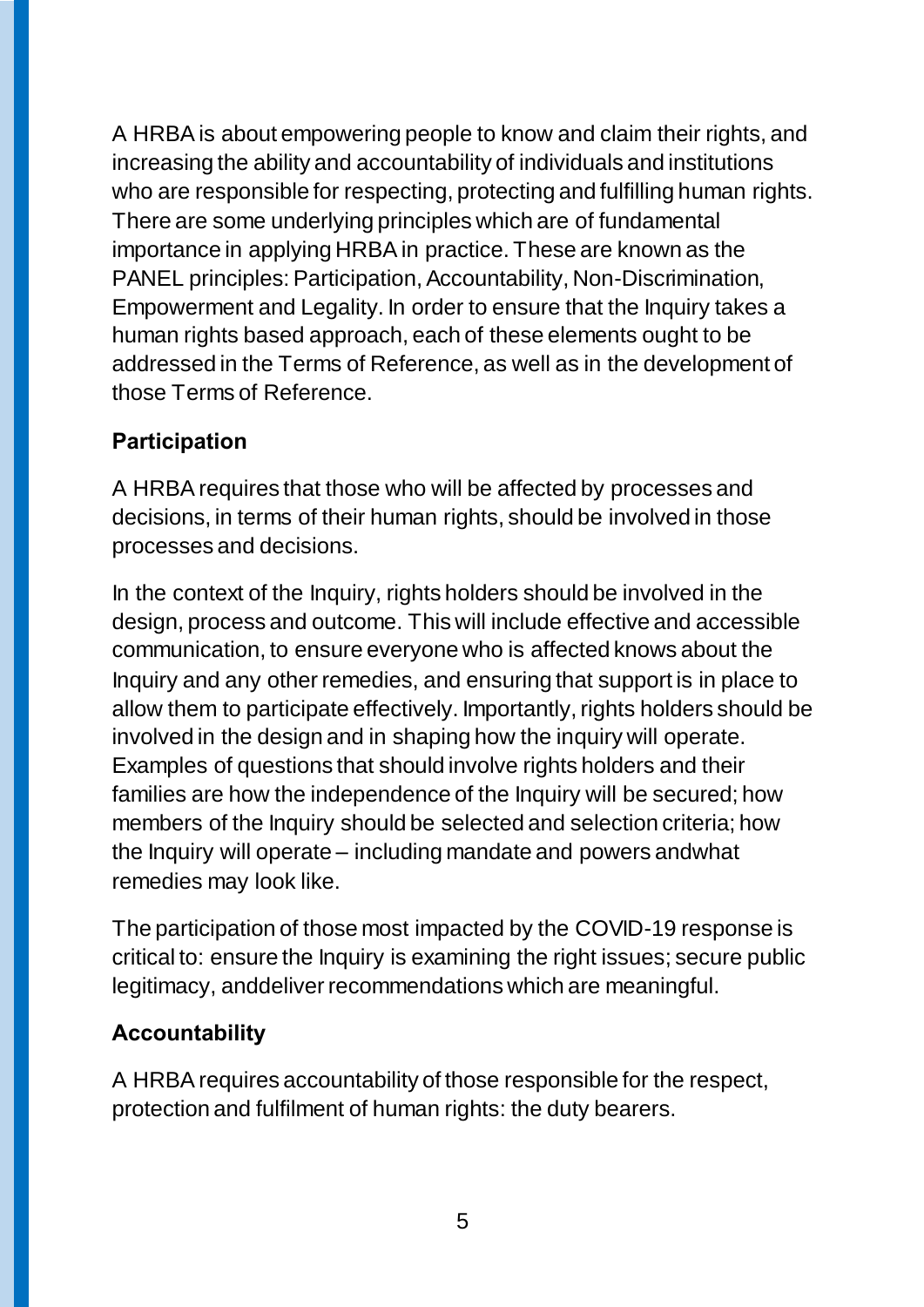Accountability involves identifying what there should be accountability for; who is accountable; how that accountability will be realised; and what will be done to fulfil the requirement for effective remedies.

Accountability in the broadest sense requires effective monitoring (through data collection and inspections), effective remedies (including independent complaints mechanisms and access to justice) and effective corrective action to be taken where deficiencies are identified. It requires the existence of appropriate law and policy structures, institutions, administrative procedures and other mechanisms where individuals can seek remedies and have access to justice where needed.

The Commission notes that a public inquiry into the impact of decisionsmade in relation to COVID-19 sits within an important constellation of accountability measures - legal, administrative, regulatory, political and social. For example, some COVID-19 related deaths will be investigated by the Crown Office under its mandate to investigate sudden, unexpected and unexplained deaths in Scotland. COVID-19 related deaths in prison or police custody must be reported to the Procurator Fiscal (PF) and a Fatal Accident Inquiry (FAI) must be carried out in relation to these cases.<sup>1</sup> In May 2020 the Lord Advocate instructed that COVID-19 deaths of residents in care homes, and cases where the deceased may have contracted COVID-19 during the course of their employment, including care home workers, must also be reported to the PF for possible investigation.<sup>2</sup> What type of investigation will follow by the Crown will depend on the circumstances of the cases. Historically an FAI has taken place in only a small proportion of cases<sup>3</sup> and a Sheriff has made recommendations in only a very small proportion of FAI's.<sup>4</sup> In some cases a criminal prosecution may follow the PF's investigation. It is not yet clear if any criminal prosecution will follow the Crown's investigation of over 3,400 presumed COVID-19 related deaths in Scottish care homes.<sup>5</sup>

While focused investigations into some individual deaths will be very important, proceedings which are concerned with individual cases will inevitably have only a limited evidence-base from which to draw conclusions or make recommendations. A public inquiry will be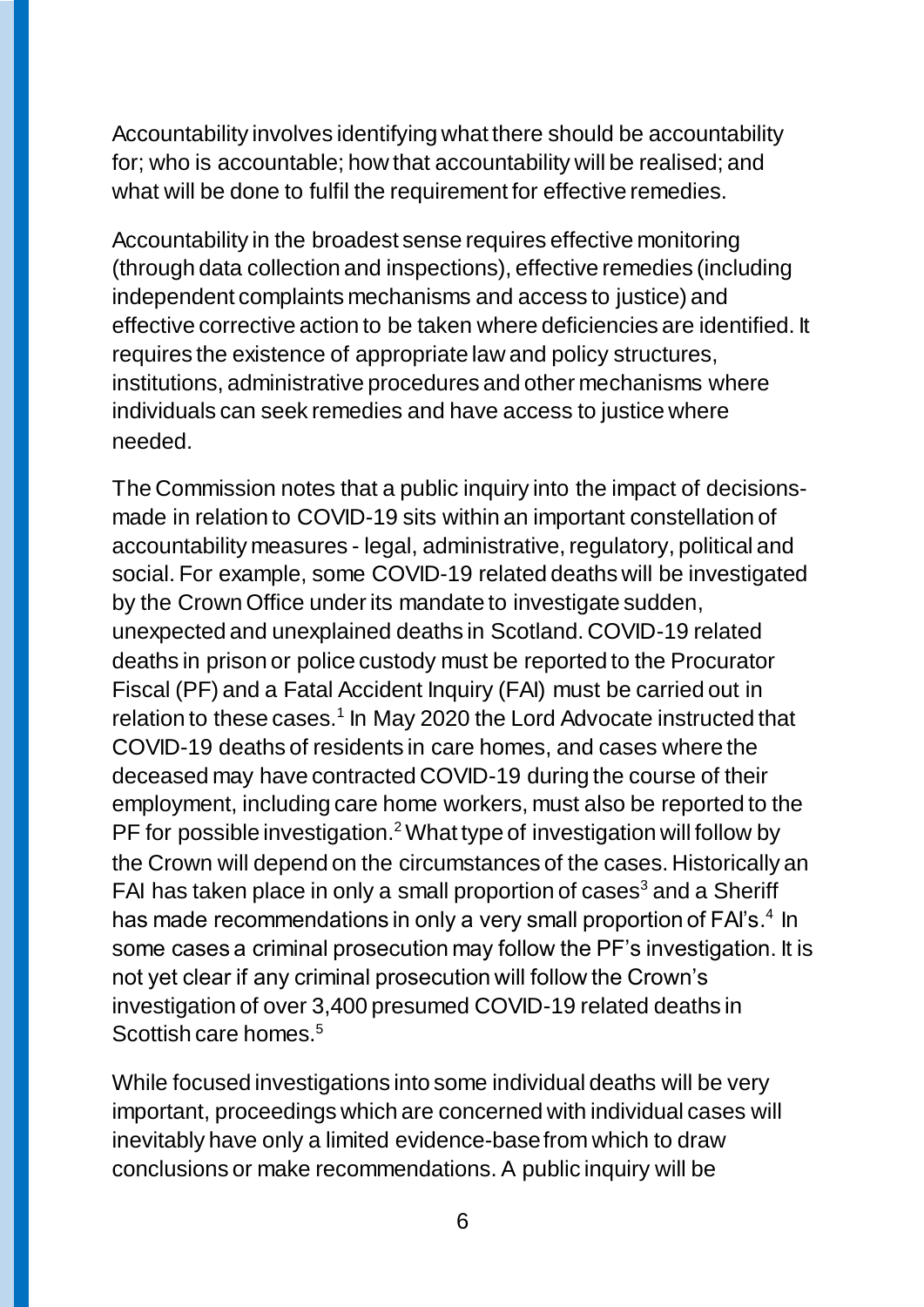extremely important for the investigation of overarching policy decisions that impacted on the right to life, and to investigate the impact of decisions on other human rights.

Alongside the setting up of the Inquiry, the Scottish Government, with meaningful participation from rights holders, should examine the question of what the Inquiry can achieve, and what other actions or remedies will be necessary to ensure compliance with human rights law on accountability, access to justice and effective remedy.

## <span id="page-6-0"></span>**Non-discrimination**

The principle of non-discrimination and equality should run throughout the Inquiry. This means assessing decision-making in relation to the legal obligation to consider how to address inequality and advance equality under the Equality Act 2010, as set out by the Equalities and Human Rights Commission in its input to this consultation. It also requires that all rights holders should be able to access the Inquiry and barriers to access should be removed. The Inquiry should have in mind the protected characteristics under the Equality Act 2010 as well as any other characteristic or relevant status which could be a relevant factor in determining whether their experience amounted to a rights violation.

## <span id="page-6-1"></span>**Empowerment**

Rights holders must be empowered to know and claim their rights. This requires information to be delivered and made available through a variety of formats, and support to be made available to allow everyone to participate. This may include advocacy and psychological support at various stages of the Inquiry process, and should include longer-term support given the Inquiry could run for a number of years.

Rights holders and their families should also be kept informed of how their input is being dealt with and the process should ensure that expectations around what can and cannot be delivered are managed appropriately and effectively.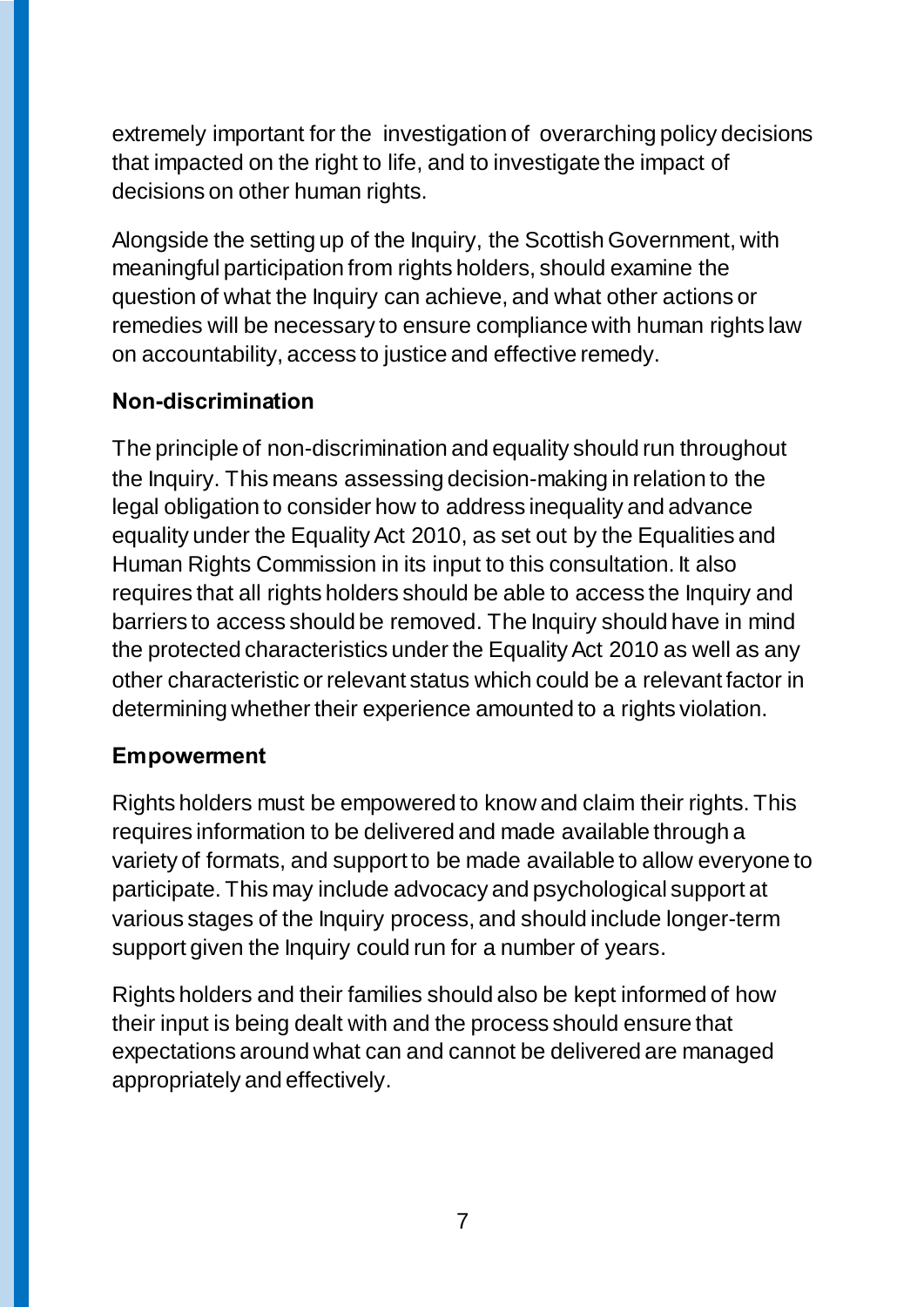## <span id="page-7-0"></span>**Legality**

A HRBA requires an explicit application of human rights law and standards. The Inquiry should include a full assessment of the wide range of human rights law and standards applicable to the many settings, groups and individuals impacted by pandemic. A full framework of human rights that apply should be produced to ensure that the Inquiry has human rights requirements at its core and applies them at all stages. <sup>6</sup> The human rights framework should include the full range of rights contained in human rights treaties ratified by the United Kingdom and for which the Scottish Government has devolved responsibility under the Scotland Act, civil and political as well as economic, social and cultural.

This will assist in ensuring that the Inquiry plays a significant role in meeting the Scottish Government's human rights obligations in relation to investigation and remedy, and in enabling duty bearers to be held to account.

# <span id="page-7-1"></span>**3.Why take a rights based approach to the Inquiry?**

The benefit of a HRBA to the Inquiry will firstly be that it is driven by the experiences and outcomes of people on the ground. It will also ensure a focus on those most acutely affected by decision-making as a matter of priority.

Secondly, human rights provide a clear set of agreed standards to assess impacts and decisions against. It also gives us a set of agreed outcomes to drive improvement going forward. Where careful balancing of rights was required in decision-making around the pandemic response – such as balancing the right to family life with protecting public health in care homes, for example - human rights provides a legal basis to asses that balance.

Thirdly, taking a HRBA to the Inquiry will enable people who potentially experienced human rights violations during the pandemic to understand them as such, have clarity about whether their treatment or experience fell below the standards they were entitled to in the circumstances, and feel empowered to hold duty bearers to account.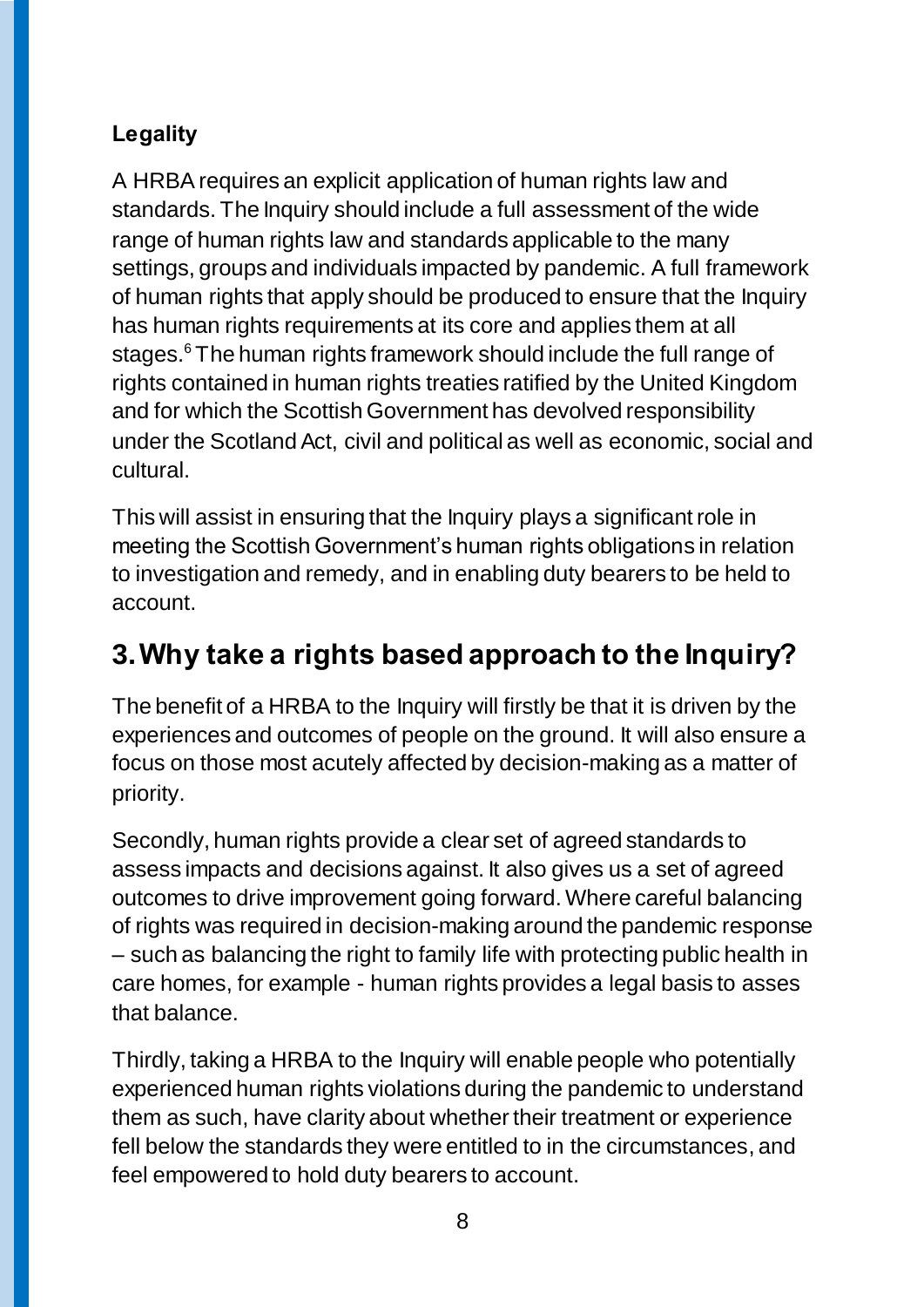Finally, taking a HRBA to the Inquiry will help deliver meaningful accountability in addressing issues. It should identify the full range of duty-bearers implicated in relation to decisions taken and impacts, and draw out systemic issues that resulted in negative and disproportionate impacts.

We consider the elements of a HRBA in more detail below in relation to the purpose, scope, design and outcome of the Inquiry.

# <span id="page-8-0"></span>**4.Inquiries Act 2005**

The Inquiry is being established under the [Inquiries Act 2005.](https://www.legislation.gov.uk/ukpga/2005/12/contents) This will ensure that:

- the Inquiry can act with full independence from government and that the Chair has the authority to compel evidence from witnesses, oral and documentary;<sup>7</sup>
- the Inquiry is held in public, with the Chair taking all reasonable measures to ensure public  $access^8$ , other than where it is deemed necessary to close the proceedings in the public interest or to enable uninhibited evidence to be provided; $9$
- the Chair will provide the Ministers with a report of findings in fact, and with recommendations if asked to do so in the Terms of Reference set by the Ministers.<sup>10</sup>

However, the Inquiries Act also accords the Chair a great deal of discretion in relation to the conduct and procedure of the Inquiry, including in terms of: who is asked or required to provide evidence; the manner in which evidence is taken; the way in which the public is given access to the proceedings; the order in which evidence is taken, and whether or not to produce interim findings during the course of the Inquiry, among other things. The Inquiries (Scotland) Rules 2007 also give the Chair discretion in relation to designating people as core participants, if they have a particularly significant interest in an important aspect of the proceedings.<sup>11</sup> Core participants can appoint a legal representative to represent them in the Inquiry, $12$  who can ask witnesses questions if the Chair permits that.<sup>13</sup>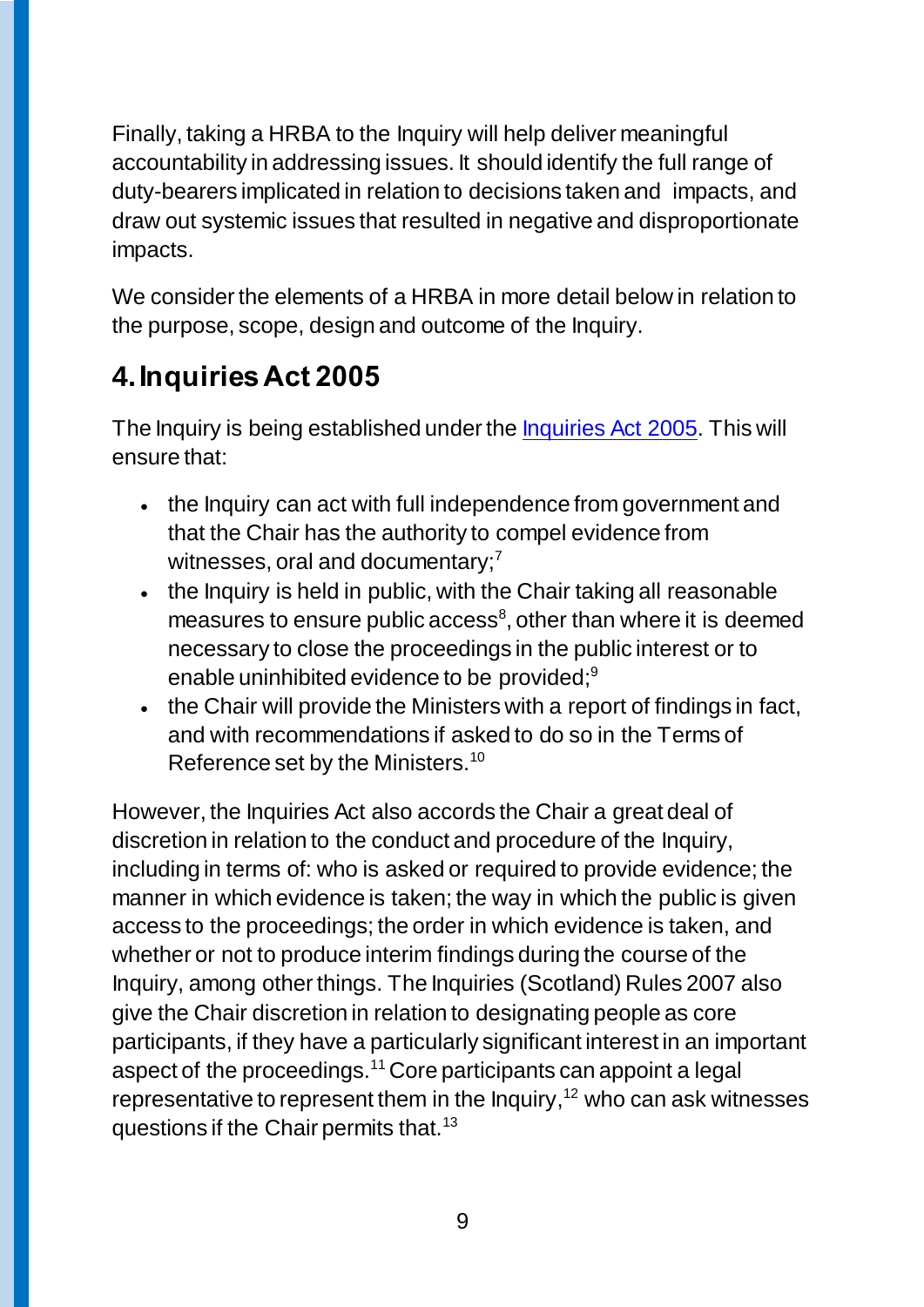The flexibility of the Inquiries Act procedure has meant that very different approaches have been taken in previous inquiries, depending on the approach of the particular Chair or panel.

# <span id="page-9-0"></span>**5. Terms of Reference**

Given that the Inquiries Act and Rules provide the Chair of the Inquiry with wide discretion regarding conduct and procedure, the terms of reference set by the Scottish Ministers will be critical.

## <span id="page-9-1"></span>**5.1. Terms of Reference**

Under the Inquiries Act the Scottish Ministers appoint either a Chair or a panel, set the start date for the Inquiry and provide the Chair with terms of reference ("TOR").<sup>14</sup> The TOR set the scope of the Inquiry: the particular matters as to which the Inquiry is to determine the facts, whether it is to make recommendations and any other matters the Ministers may specify. The TOR are critical as they set the limits of the Chair or panel's powers.

## <span id="page-9-2"></span>**5.2. Participation**

The Aims and Principles, which set out the Scottish Ministers' suggested approach for the TOR, were publishe[d online](https://www.gov.scot/publications/covid-19-inquiry/) on 24 August. People were invited to submit views on the proposals by the end of September. It is not clear what steps have been taken to notify the public about the existence of the call for views. Many people will have been deeply affected by the measures taken in response to the pandemic who would not ordinarily engage with a government consultation process. It is not clear how the Ministers have sought to reach people who may not be online or likely to be aware of the existence of this consultation. In the Aims and Principles the Ministers say "the views of those bereaved during the pandemic, will be fundamental in reviewing the suggested approach to establishing a COVID-19 inquiry in Scotland and finalising the terms of reference," but it is not clear how they are being engaged with, nor the wider group of people who may have been disproportionally impacted by decision making.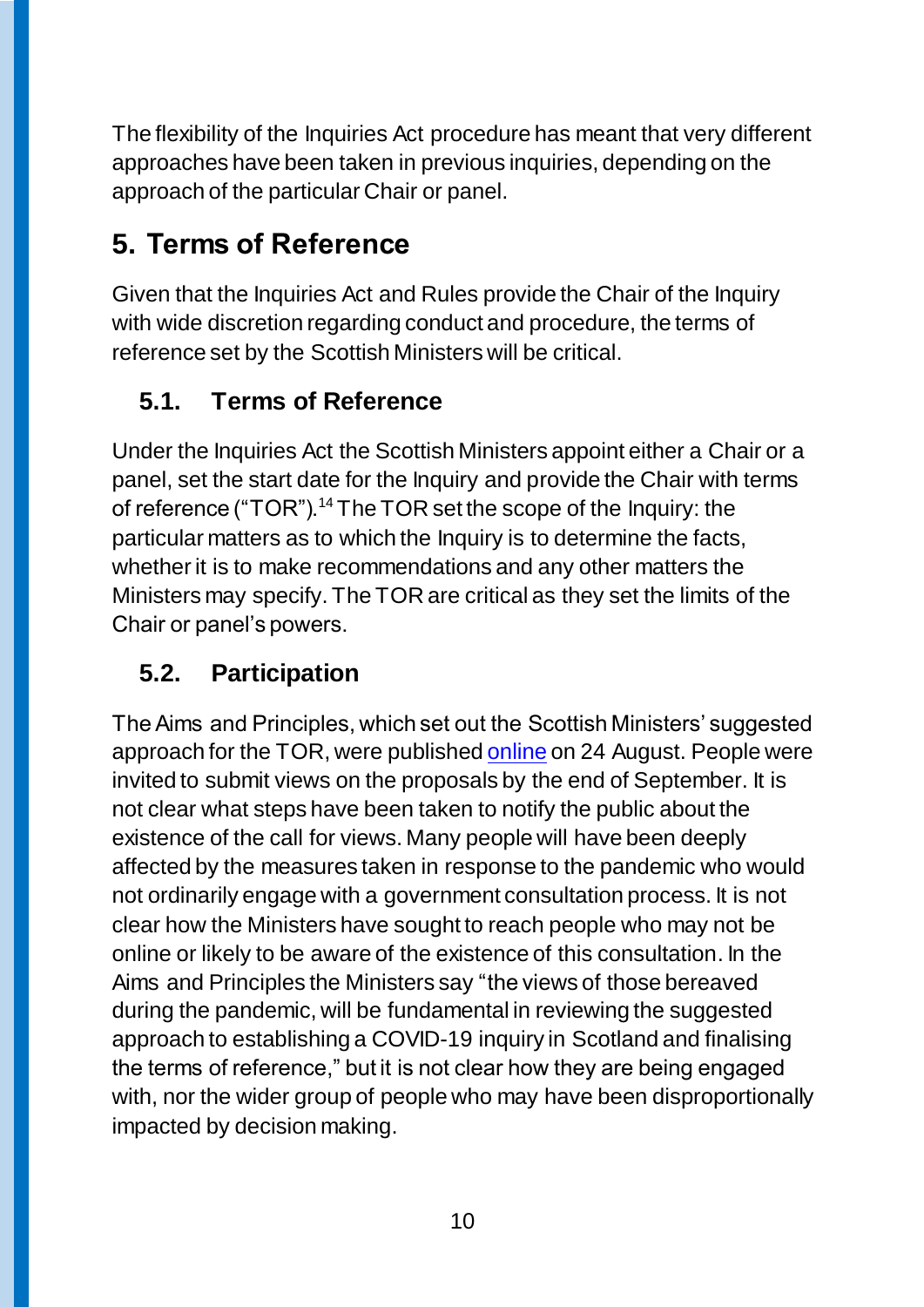While the Ministers have set up roundtable discussions, inviting known organisations, that is not a substitute for meaningful engagement with rights holders, nor a public information campaign to ensure there is general awareness of the invitation to provide views. Just over five weeks is a short period of time for people to respond to something of this nature, and we note that the questions people were invited to respond to were updated substantially on 16 September. The Commission is concerned that the steps taken will not be sufficient to support or secure the breadth and depth of participation required.

There are also inherent limits to the participative value of the standard consultative process. The British Institute of Human Rights has voiced concerns about the human rights implications of typical government approaches to policy consultations, citing inaccessible documents, short response periods, and 'consultation fatigue' as examples of some of the factors which undermine their effectiveness $^{15}$ .

Further measures to support participation could include targeted engagement with those particularly affected, such as the families of those who died in care homes, and children whose education was disrupted, to give but two examples.

The participation of those most impacted by the COVID-19 response is critical to: ensure the Inquiry is examining the right issues; secure public legitimacy, and deliver recommendations which are meaningful.

It is not clear from papers published to date what, if any, further steps Ministers intend to take in this respect prior to finalising and publishing the Terms of Reference.

Equally, it is important to recognise the potentially negative impacts for witnesses and participants who may be required to relive traumatic events, whether as a survivor, a family member, a professional, or in some other capacity. It will be necessary to put in place a traumainformed participatory process, with adequate supports and safeguards to protect the well-being of those impacted.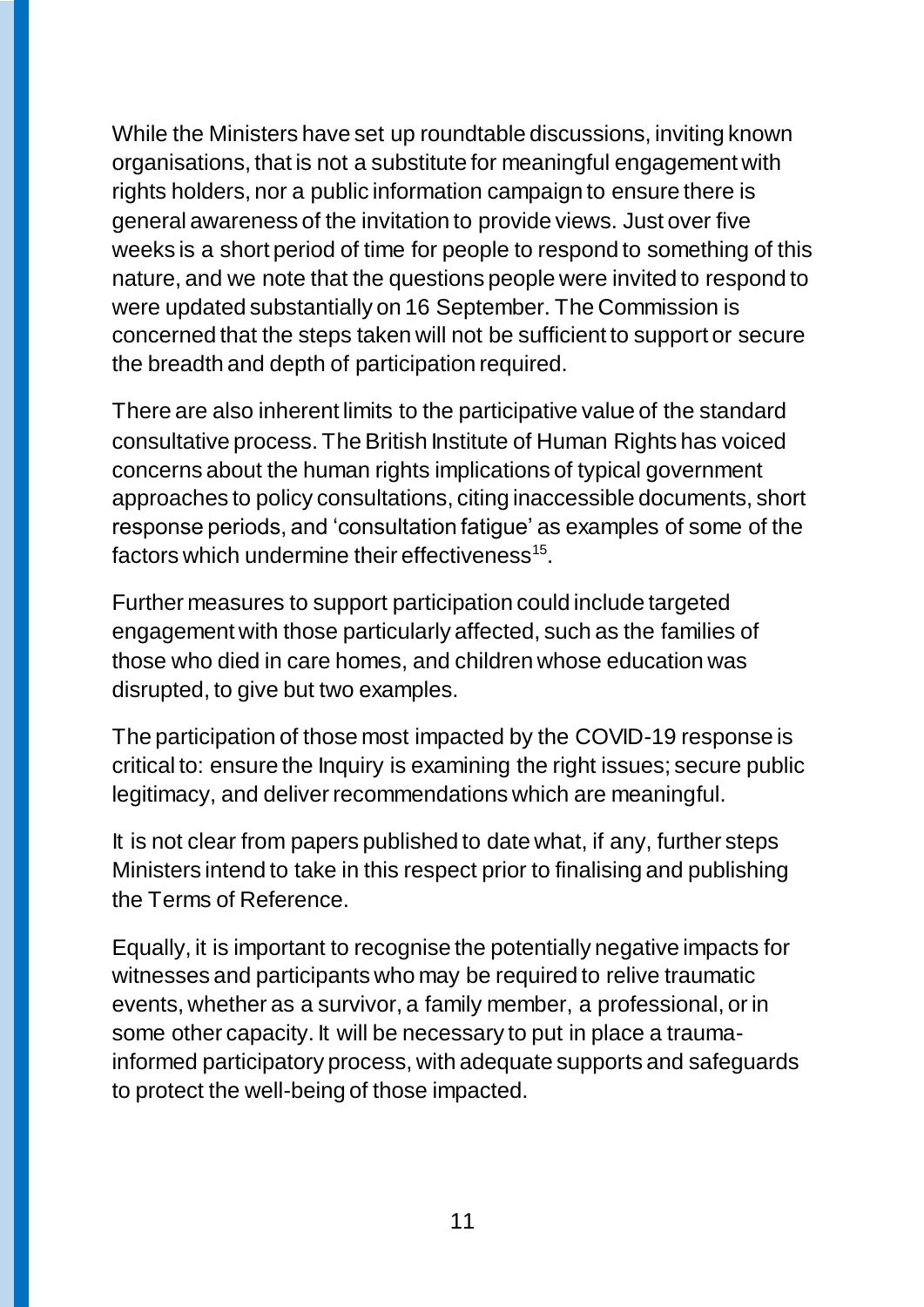## **Recommendation 1:**

The Commission recommends that the Scottish Government:

- establishes a means and process for meaningful engagement directly with the people most impacted by the pandemic response, in relation to the TOR.

**-** publish and invite views on a draft TOR once prepared. The draft TOR should be published along with the report Ministers say will be produced by Scottish Government analytics to capture the input received on the Aims and Principles, on which the TOR will be based. A public awareness campaign should be undertaken to ensure people are aware of the draft TOR and the invitation for them to provide views. Sufficient time should be allowed for meaningful input.

## **Recommendation 2:**

The Commission recommends that the Scottish Government include in the TOR the expectation that the Inquiry will put in place a traumainformed participatory process, with adequate supports and safeguards to protect the well-being of those impacted.

## **Recommendation 3:**

The Commission recommends that the Scottish Government ensure that adequate support is in place throughout the duration of the Inquiry, including advocacy and psychological support for those particularly affected by the handling of the pandemic.

We have made further recommendations throughout this briefing, in terms of other points that ought to be made explicit in the TOR to assist in ensuring that a HRBA is taken.

# <span id="page-11-0"></span>**6.Design of the Inquiry**

In addition to setting the TOR, the Scottish Ministers appoint the Chair, or panel.<sup>16</sup> The composition of the Chair and other panel members will be critically important, particularly given the degree of discretion they will have in how they run the Inquiry. We note that the (amended)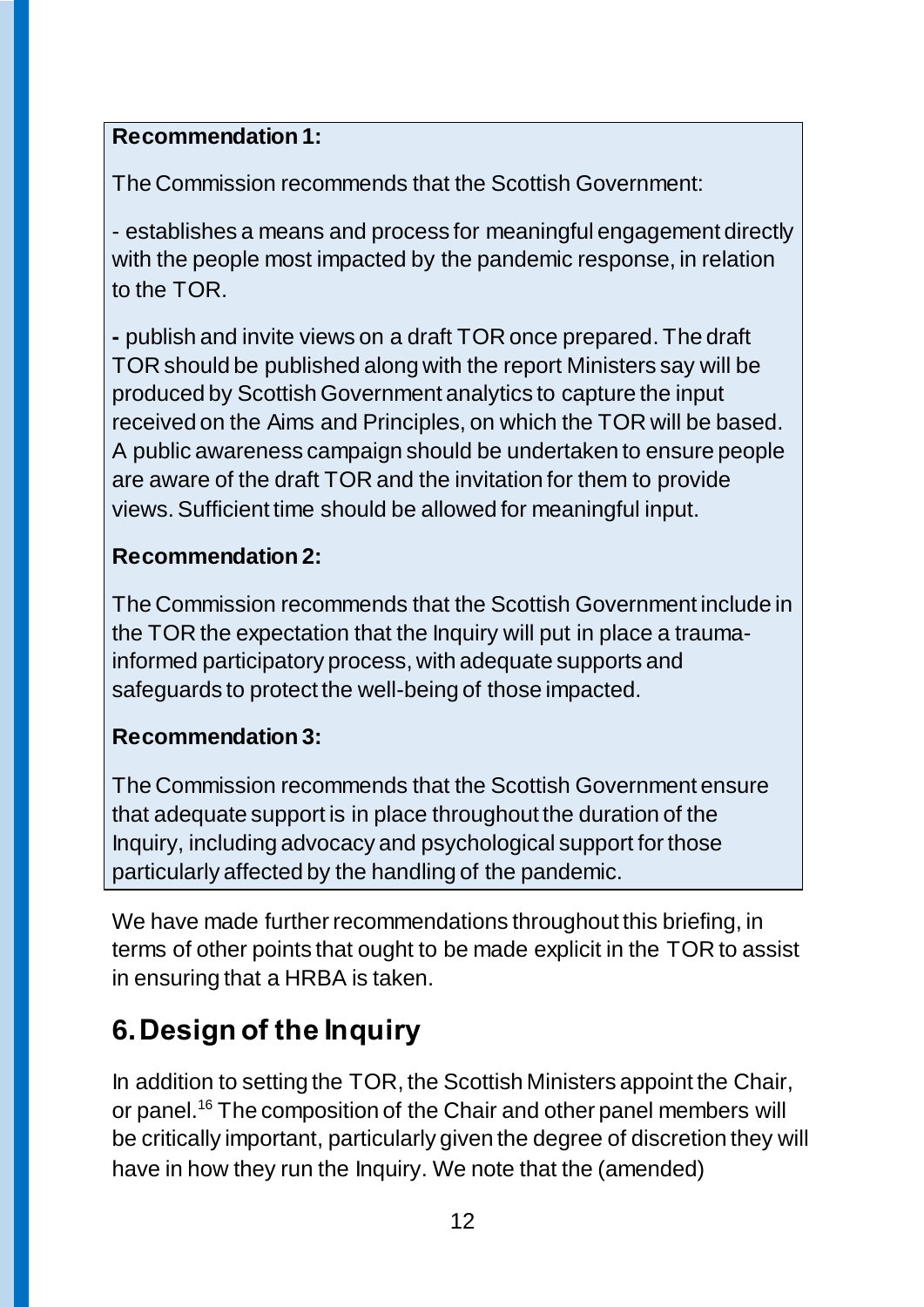consultation specifically seeks views on "whether there should be a panel of members and/or assessors, in addition to the inquiry chair."

However, the Scottish Ministers have given no indication that they are carrying out any public engagement in relation to the decision of who to appoint or how to select them. This is a key aspect of the design of the Inquiry and therefore, taking a HRBA, there ought to be meaningful participation on this.

The Inquiries Act requires that Ministers have regard to ensuring that the panel have the necessary expertise to conduct the Inquiry.<sup>17</sup> The approach that has often been taken to public inquiries has been to appoint a judge to act as Chair. While expertise in the taking and assessing of evidence and making findings of facts is important, the possibility of appointing a panel opens up the prospect of ensuring that other expertise is provided for on the panel. What expertise in particular ought to be reflected on the panel is a matter that ought to be the subject of meangingful participation, as well as being informed by views on the scope of the Inquiry.

The 2005 Public Administration Select Committee report *Government by Inquiry*, noted that the appointment of panels can serve to give confidence to people affected by the issues addressed by the inquiry.<sup>18</sup>

In legal submissions relating to the Grenfell Inquiry on behalf of the Equality and Human Rights Commission<sup>19</sup>, Karen Monaghan QC argued that "the allaying of public concern will only be achieved with a panel that is able to contribute something other than mere legal and forensic expertise [and] a panel with professional experience of the broader social issues that are likely to become material (if not central) during the Inquiry is essential."<sup>20</sup>

Appointing a panel with diverse experience, reflective of those most impacted by the pandemic and/or expertise in the human rights based approach will help ensure that the values and aspirations expressed in the aims and principles document are embedded in the Inquiry and carried through to its completion.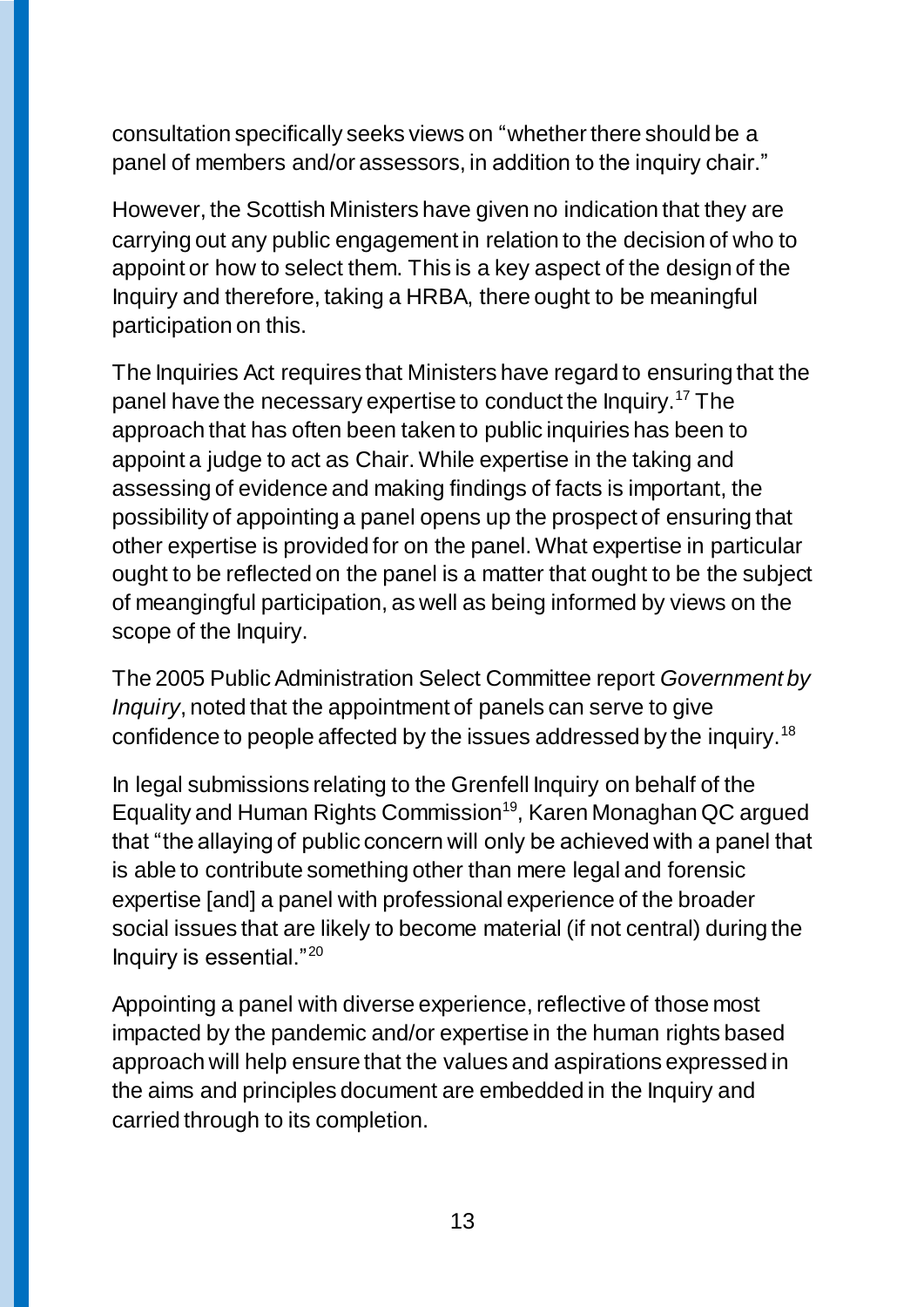The Ministers have the additional power to appoint assessors to assist the Inquiry panel with particular expertise. $2<sup>1</sup>$  The appointment of assessors would be a further way in which the Ministers could ensure that the Inquiry benefits from necessary expertise across the range of issues that will be considered and having regard to the requirements of a HRBA.

### **Recommendation 4:**

The Commission recommends that the process of meaningful engagement established by the Scottish Government, referred to in Recommendation 1, should cover the appointment of Chair, panel members and assessors, as well as the TOR. The public awareness campaign referred to should also ensure people are aware of the call for views on the process of appointment of Chair, panel and assessors as well as on the draft TOR.Sufficient time should be allowed for meaningful input.

# <span id="page-13-0"></span>**7.Purpose of the Inquiry**

We note the Aims and Principles document states that the Inquiry will have the purpose of "scrutinising decisions taken in the course of this pandemic so far, and learning lessons for future pandemics."

In line with a HRBA, as outlined above, the purpose of the Inquiry should include learning lessons in relation to the ongoing pandemic situation. There is continuing risk to life due to COVID-19, and decisions continue to be made by government and other duty bearers which have an impact on people's human rights. An important aspect of the Inquiry will be to learn lessons in order that action can be taken to address ongoing violations and better protect people as we continue to manage the virus. The TOR should make clear if that this is a purpose of the Inquiry, as that will have a bearing on procedure, as discussed below.

The lessons to be learned are also not only those relevant to handling pandemics, but more generally to assess our readiness to ensure that human rights are properly considered and balanced in challenging situations.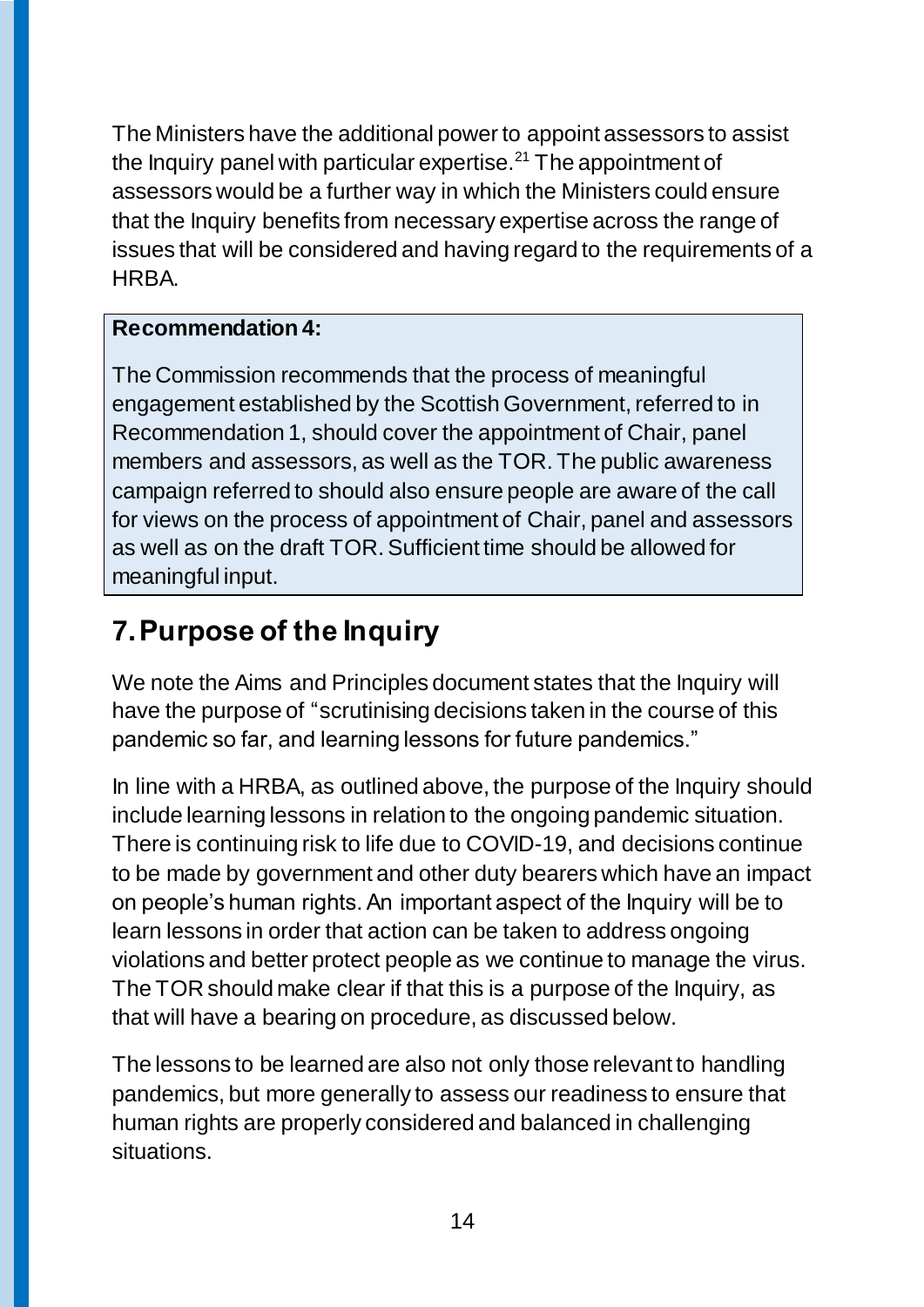## **Recommendation 5:**

The Commission recommends that the TOR make it clear that the overall purpose of the Inquiry includes learning lessons regarding our readiness to ensure that human rights are properly considered and balanced in challenging situations, and make recommendations accordingly.

# <span id="page-14-0"></span>**8.Scope of the Inquiry**

The Aims and Principles state that the Inquiry will "investigate events causing public concern, for example the experience of COVID-19 in care homes." It also says "we will engage with people and their representatives to ensure its terms of reference cover issues that have caused concern."

However, it is not clear what engagement to identify issues that have caused public concern will consist of. As set out above, we have concerns that the steps taken thus far are inadequate to ensure meaningful participation, and reiterate our recommendations that the Scottish Government set up a process of meaningful engagement on all of these questions.

The Aims and Principles also notes that the intention is that "the inquiry should examine the actions taken in response to the pandemic and should give particular consideration to the four harms of the pandemic in relation to Scotland:

- direct health impacts of COVID-19, including cases and deaths in care homes;
- other health impacts;
- societal impacts, including education;
- economic impacts"

Whilst these 4 harms may be broadly representative of impacts at a societal level in Scotland, the Commission is concerned they do not explicitly reflect the full range of human rights and equality impacts, particularly on those most impacted by pandemic response measures.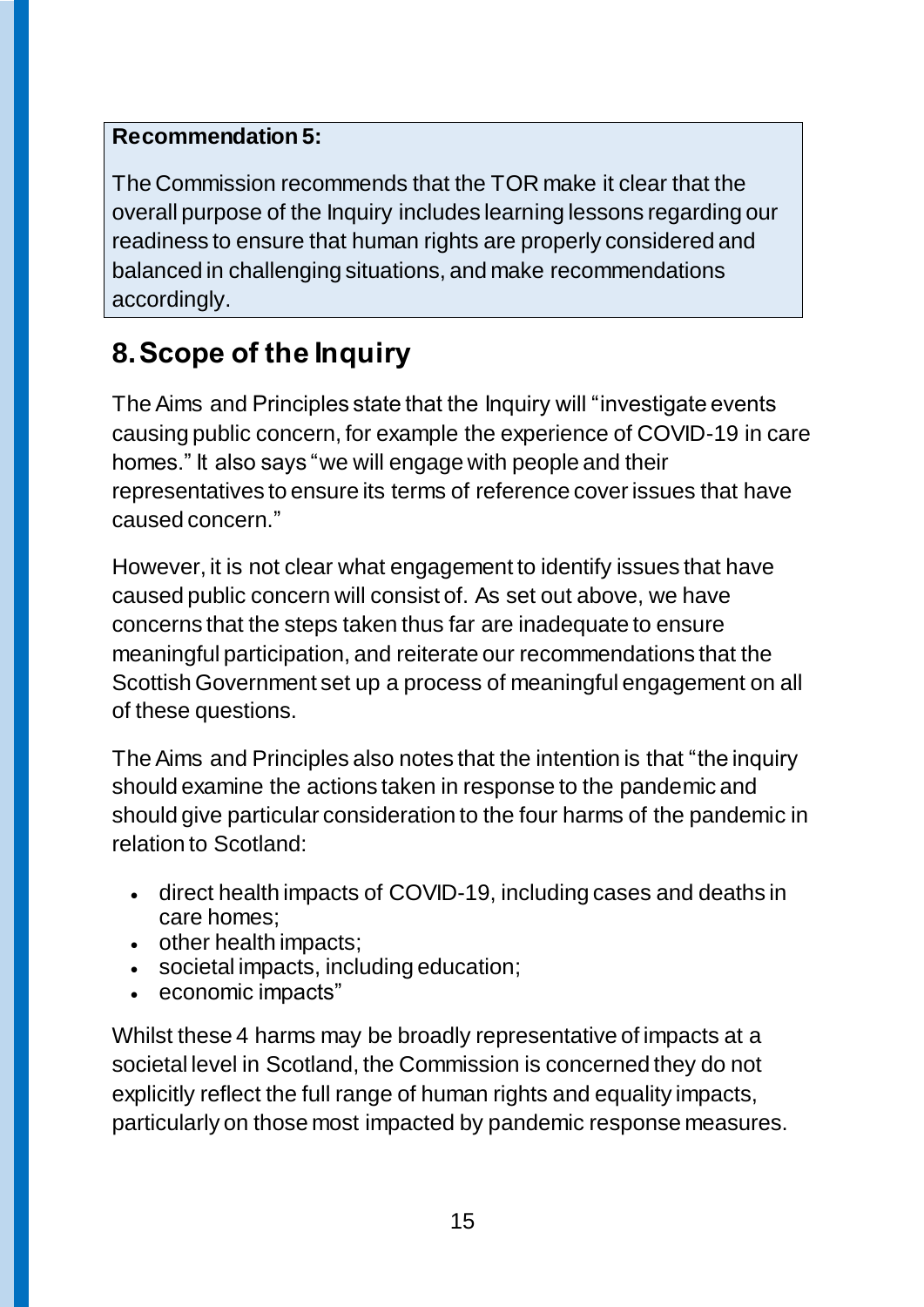We recommend therefore that in relation to each of the four harms, a rights based approach is taken to identifying those most impacted, paying particular regard to people in already vulnerable or marginalised positions in society, including disabled people, ethnic minorities, those living in poverty, women and children and young people. This will mean working with the people directly impacted to fully understand the impacts both short and long term.

The term "societal impacts" is also extremely broad. Whilst this is welcome in the sense that it could cover many issues, for the purpose of clarity and certainty it would be beneficial to set out in more detail some of the specifics this covers.

For example, the Commission has previously highlighted impacts in areas such as prisons, policing, the justice system, and in terms of the rights to access food, housing and social security.<sup>22</sup> We know there have been disproportionate impacts on women, disabled people, carers, low income workers, students, black and minority ethnic communities and the prison population. This analysis is not comprehensive and further impacts have been identified elsewhere, for example in the report of the previous Equality and Human Rights Committee on the impact of the COVID-19 pandemic on equalities and human rights.

Further consideration must be given to how each of these four areas will be examined. The Commission believes that each area of the four harms should be considered through a human rights lens, assessing whether the balancing of policy choices took appropriate account of rights and equality standards, and the extent to which this resulted in rights respecting outcomes insofar as possible. In this way, the human rights legal framework can be of assistance where the four harms are interrelated and an assessment must be made of the decisions taken. For example, human rights provides a legal basis to asses a balance of public health aims with other rights, such as the right to family life, physical and psychological integrity or education.

In carrying out this analysis, an assessment must be made against all human rights standards, both those contained in the ECHR and international human rights law, including: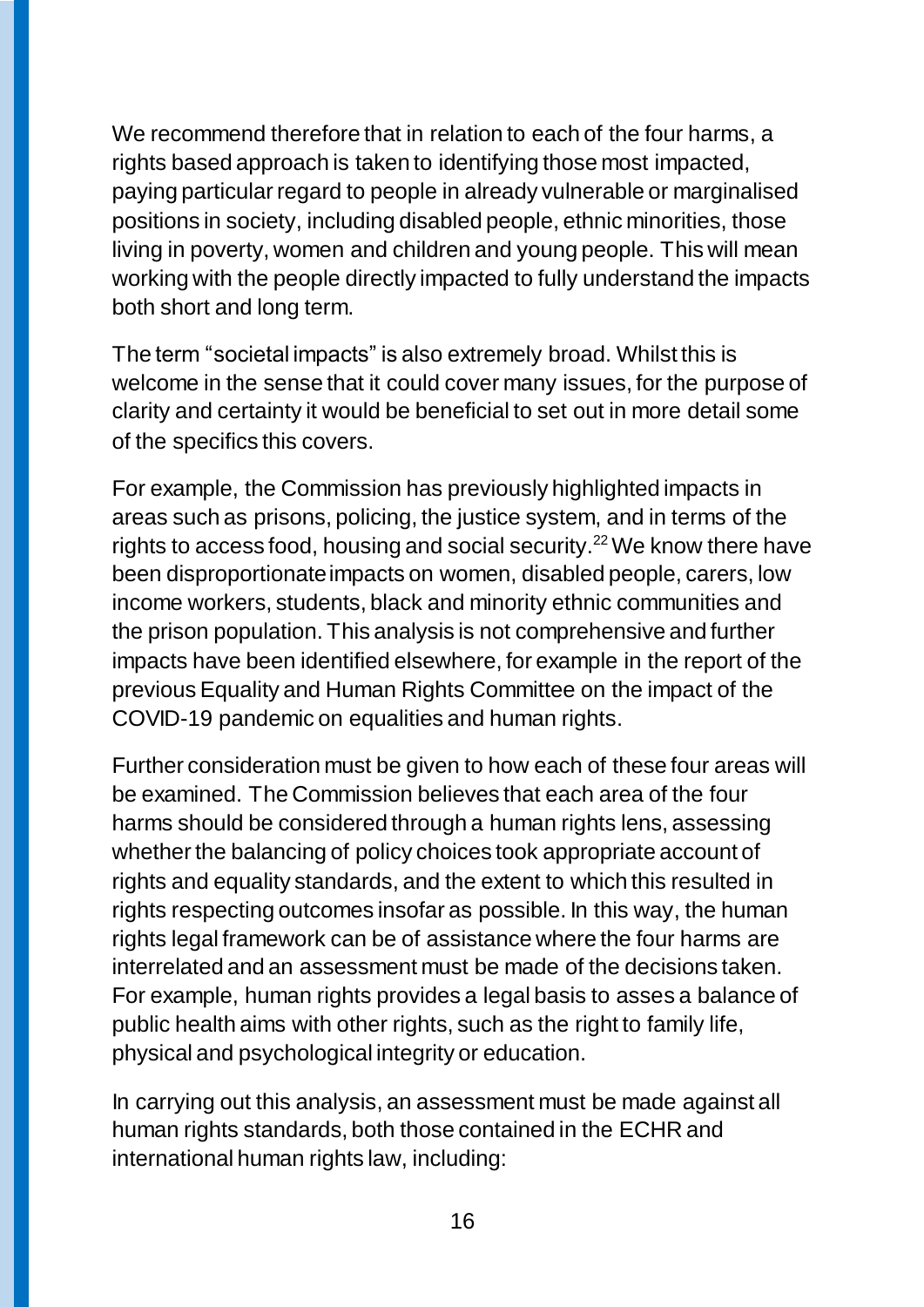- International Convention on the Elimination of All Forms of Racial Discrimination (CERD)
- International Covenant on Civil and Political Rights (ICCPR)
- International Covenant on Economic, Social and Cultural Rights (ICESCR)
- Convention on the Elimination of All Forms of Discrimination against Women (CEDAW)
- Convention against Torture and Other Cruel, Inhuman or Degrading Treatment or Punishment (CAT)
- Convention on the Rights of the Child (UNCRC)
- Convention on the Rights of Persons with Disabilities (CRPD)

Finally, the Commission believes that in order to secure the fullest form of accountability in line with human rights standards and principles, it must be made clear that the Inquiry will investigate not only the decisions of Scottish Minsters but also those of all public authorities and those carrying out functions of a public nature.

#### **Recommendation 6:**

The Commission recommends that the terms of reference of the Inquiry explicitly set out:

- the need to address the disproportionate impacts of the pandemic response on different group's enjoyment of human rights across all settings (justice, social care, education etc.), both immediately and in the longer-term.

- that the process of decision-making and the impacts identified will be analysed for human rights compliance across the full range of international human rights law standards.

## **Recommendation 7:**

The Commission recommends the Terms of Reference set out that the Inquiry will identify the full range of responsible actors across all public bodies and those performing public functions.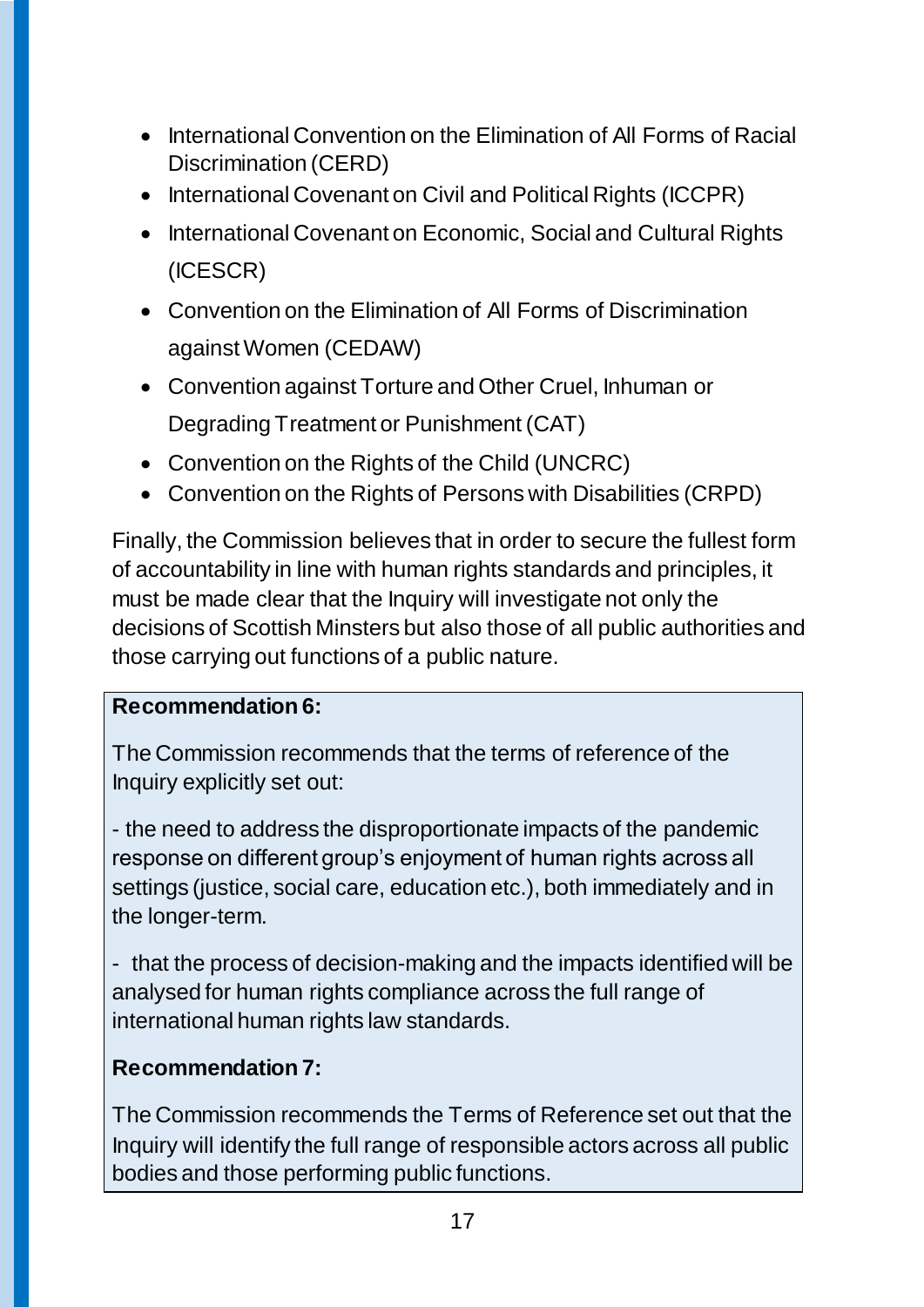# <span id="page-17-0"></span>**9.Procedure of Inquiry**

## <span id="page-17-1"></span>**9.1. HRBA**

As discussed above, adoption of a HRBA means ensuirng that the PANEL principles: Participation, Accountability, Non-Discrimination, Empowerment and Legality, are followed in the design, implementation and outcome of the Inquiry.

As discussed above, the Inquiries Act allows the Chair or panel considerable discretion in terms of how the Inquiry is run. The Inquiries Act does specify that in making these decisions the Chair must act with fairness.<sup>23</sup> Under the Human Rights Act 1998 this ought to be interpreted in line with the European Convention on Human Rights, however that ought to be made explicit in the TOR, as well as the expectation that the Chair will adopt a HRBA to the whole Inquiry.

## **Recommendation 8:**

The Commission recommends that the Scottish Government make it explicit in the Terms of Reference its expectation that the Chair will:

- act in accordance with human rights requirements in making decisions in relation to the conduct and procedure of the Inquiry, and

- ensure that the PANEL principles are complied with in the running of the Inquiry.

## <span id="page-17-2"></span>**9.2. Compliance with specific procedural requirements**

To the extent that the Inquiry is considering deaths and/or situations amounting to torture or inhuman or degrading treatment, in situations which may engage state responsibility, it will be important to ensure that the human rights standards that apply to investigations of that nature are complied with.

## <span id="page-17-3"></span>**9.2.1. European Convention on Human Rights Procedural Requirements**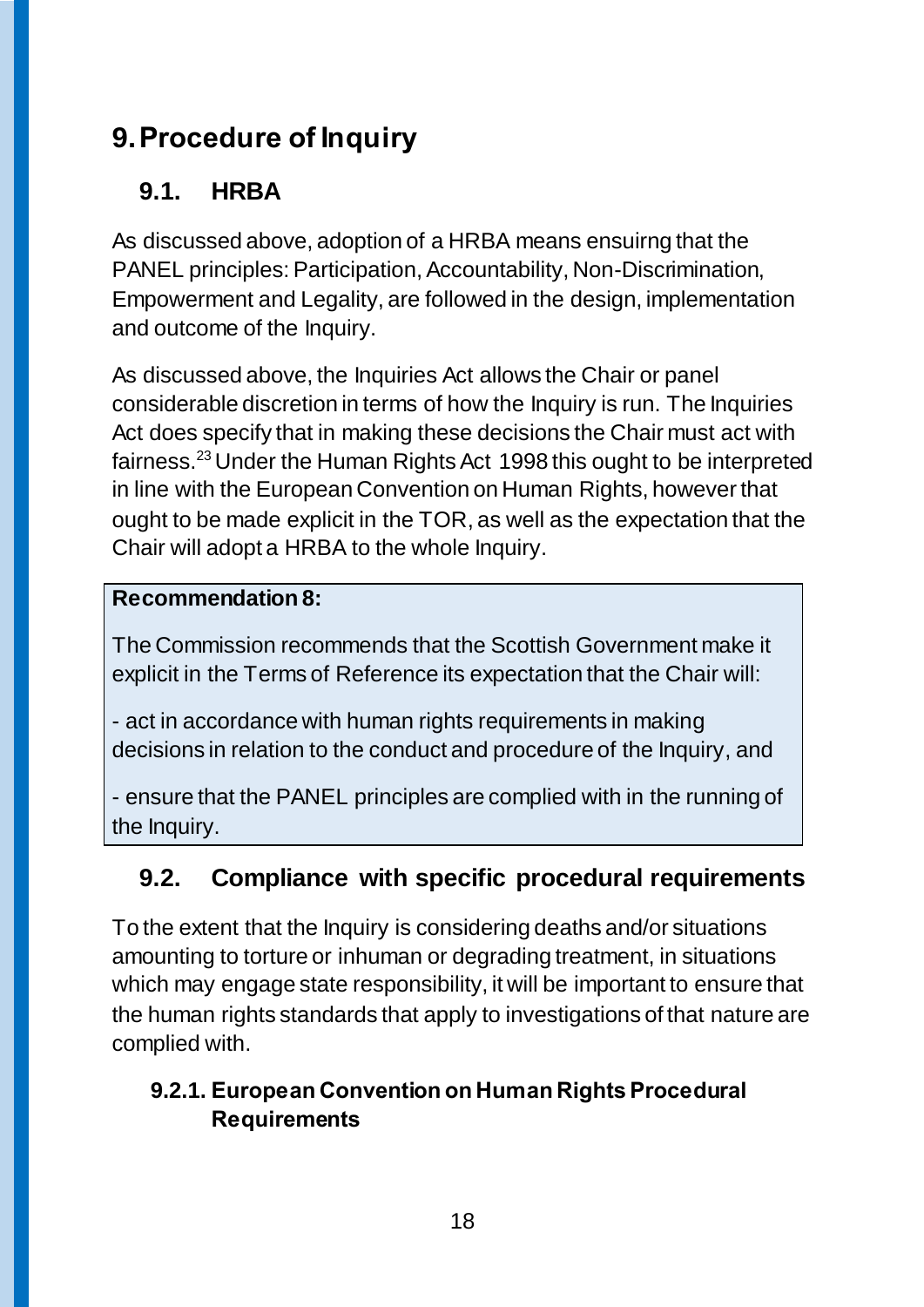An element of the right to life, enshrined in the European Convention on Human Rights (ECHR) Article 2, is a procedural obligation upon the state to investigate deaths where state responsibility is potentially engaged. A similar procedural requirement arises for investigation into torture, inhuman or degrading treatment where state responsibility is potentially involved, under Article 3 ECHR. In both cases the state must conduct a thorough and effective investigation.

Given the unprecedented nature of the current public health crisis, the European Court of Human Rights (ECtHR) has not yet been asked to apply Articles 2 or 3 to the circumstances surrounding a global pandemic. That said, having regard to the principles already established in the ECtHR's case law, a number of issues that may be considered by the Inquiry could potentially engage state responsibility, therefore triggering the requirement for an effective investigation.

We note that in September 2020, the UK Government's Joint Committee on Human Rights analysed the procedural obligations to protect the right to life in the context of COVID-19 and concluded that "it is very likely that an inquiry will be needed in order to fulfil the State's obligations under Article 2 ECHR to investigate structural issues affecting COVID deaths" 24 . While the Scottish Government is clearly committed to holding an inquiry, the observation is relevant in the Scottish context because a public inquiry which aims to meet the state's Article 2 obligations must meet the standards set out below.

Further detailed information on how Articles 2 and 3 of the ECHR could be invoked, can be found in the Commission's fuller analysis in relation to deaths in care homes found [here.](https://www.scottishhumanrights.com/media/2054/coronavirus-care-homes-briefing-140720_vfinaldocx.pdf)

## <span id="page-18-0"></span>**9.2.2. Procedural standards**

The standards of investigation arising from Article's 2 and  $3^{25}$  can be summarised as follows:

• **Independence** – Those carrying out the investigation must be independent from those implicated in the events. This requires "not only a lack of hierarchical or institutional connection but also a practical independence".26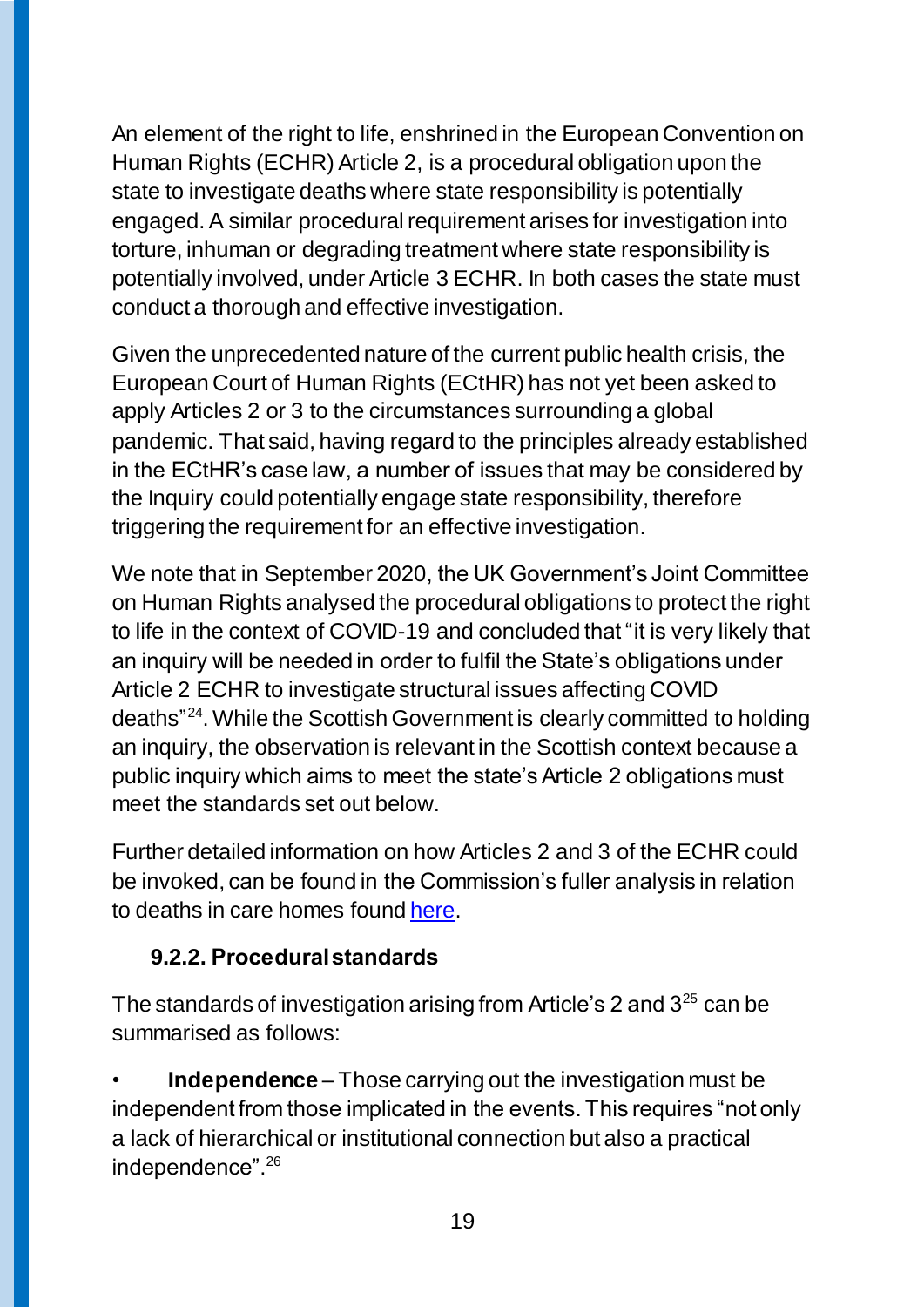• **Adequacy** – Investigation authorities must take reasonable steps to secure evidence concerning an incident.<sup>27</sup> Where there has been a use of force by state agents, the investigation must be adequate and effective in that it should be capable of leading to a determination of whether the force used was justified.<sup>28</sup>

• **Promptness and reasonable expedition** – The ECtHR has stressed that a prompt investigatory response is generally regarded as essential in maintaining public confidence in a state's adherence to the rule of law and in preventing the appearance or perception of a state's collusion in or tolerance of unlawful acts.<sup>29</sup> The Court has also found that the passage of time is liable to undermine an investigation and will compromise its chances of it being completed.<sup>30</sup>

**Public scrutiny and participation of next-of-kin** – there must be involvement of a deceased's next-of-kin to the extent necessary to safeguard their legitimate interests.<sup>31</sup>

## **Non-discrimination**

Article 14 protects the right not to be discriminated against in "the enjoyment of the rights and freedoms set out in the Convention". This means that the right not to be discriminated against must be connected to the fulfilment of another Convention right. This does not mean that there must be a violation of another Convention right before Article 14 applies, simply that the right must be engaged.<sup>32</sup>

Article 2 right to life investigations require particular attention to be paid to questions of prejudice and discrimination and whether this may have been a factor in a person's death.The ECtHR has defined discrimination as "treating differently, without an objective and reasonable justification, persons in relatively similar situations".<sup>33</sup>

While these standards are requirements of investigations regarding potential interference with the rights to life and freedom from torture, inhuman or degrading treatment, these procedural requirements will be useful for all aspects of the inquiry*.*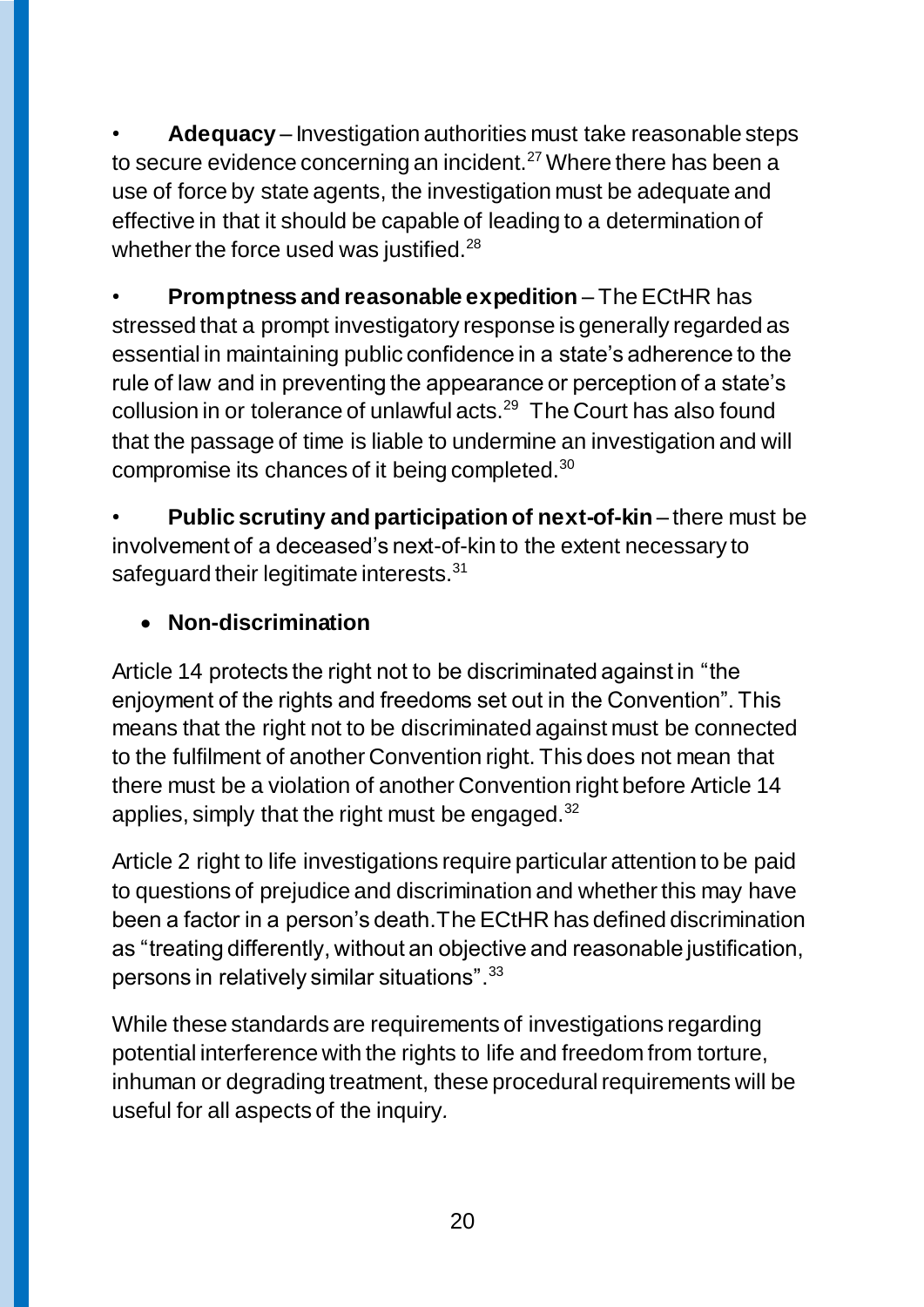The Commission believes the application of these principles should extend not only to the issues which resulted in loss of life and inhuman and degrading treatment but across the breadth of the inquiry where possible as a matter of good practice.

#### **Recommendation 9:**

The Commission recommends that Scottish Government frame the terms of reference in such a way as to make clear that they expect the Inquiry to meet the specific procedural obligations arising from human rights law, as set out above.

We consider below the elements of an Article 2 and 3 compliant investigation in more detail as they relate to the Inquiry.

## <span id="page-20-0"></span>**9.2.3. Independence**

The Inquiries Act provides the Minister with various powers to be exercised during the running of the inquiry.

For example, Section 19 provides a power to issue 'restriction notices', restricting public access to the inquiry, Section 25 provides a power to withhold material from publication and Section 12 provides powers to terminate the appointment of chairmen or panel members.<sup>34</sup>

It is possible to imagine circumstances where the exercise of any of these powers might threaten the institutional, hierarchical and practical independence of the inquiry which Article 2 standards demand.

In the course of post-legislative scrutiny, the House of Lords Select Committee on the Inquires Act 2005 raised these concerns and made a number of specific recommendations aimed at securing an inquiries' independence by curtailing some of the powers which the Act confers on Ministers:

*We recommend that the power of the minister to issue a restriction notice under section 19, restricting public access to an inquiry, should be abrogated. The chairman's power to issue a restriction order is sufficient.*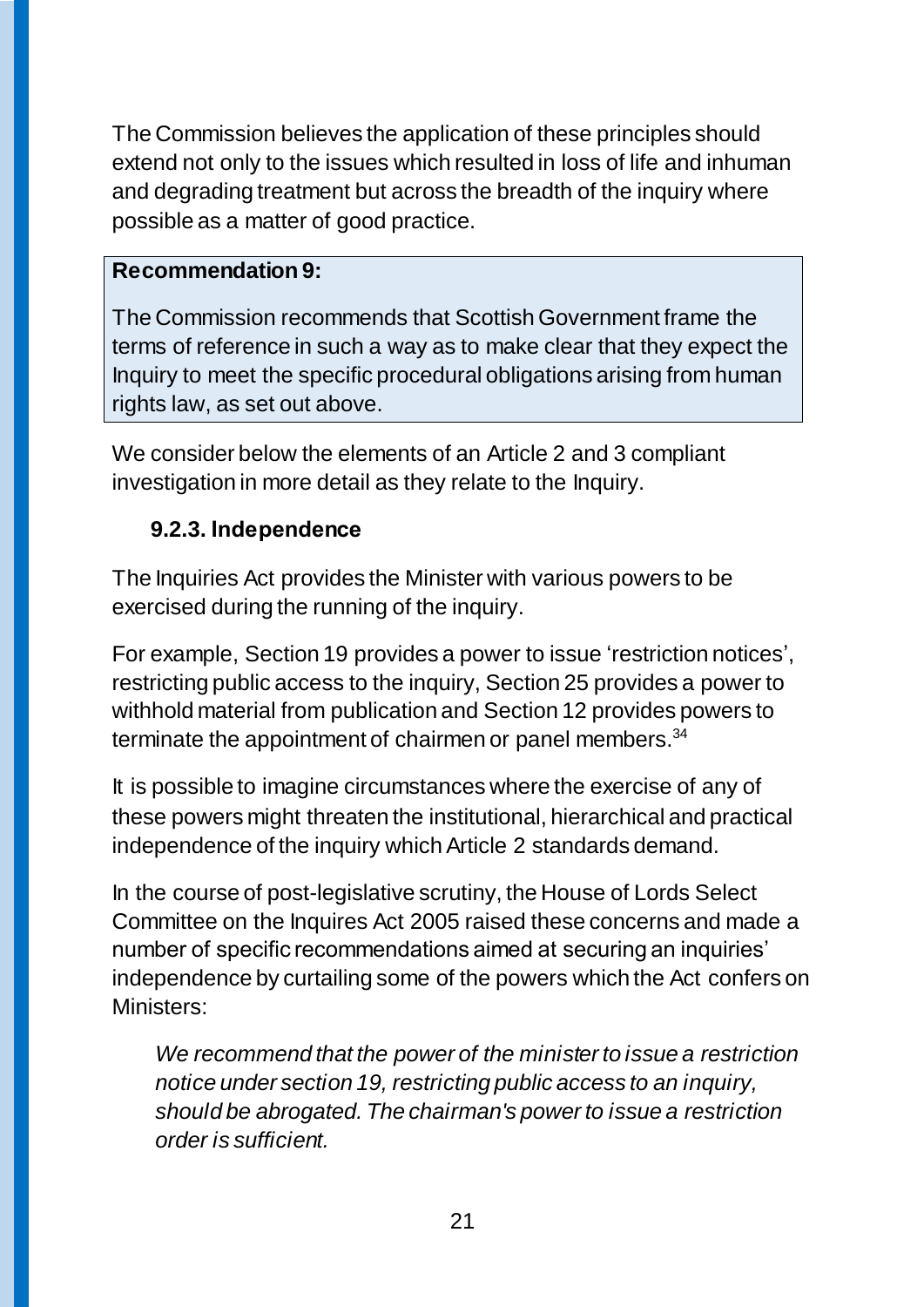*We recommend that, whoever is responsible for publication of the inquiry report, section 25(4) should be amended so that, save in matters of national security, only the chairman has the power to withhold material from publication.*

*We recommend that where the minister wishes to terminate the appointment of a panel member other than the chairman, section 12(6) should be amended to require the chairman's consent;*

## *[And]*

*We recommend that section 12 should be amended to provide that where the minister wishes to terminate the appointment of the chairman of an inquiry, he should be required to lay before Parliament a notice of his intention, with the reasons.<sup>35</sup>*

Although these recommendations were never implemented, they identify the weaknesses of the current statutory framework when measured against Article 2 and 3 standards.

## **Recommendation 10:**

The Commission recommends the Scottish Government include in the TOR their undertaking to follow the above recommendations of the Select Committee and commit not to exercise powers under the identified provisions. This will strengthen the independence of the Inquiry.

## <span id="page-21-0"></span>**9.2.4. Accountability**

Article 2 and 3 investigations must address broad issues of State responsibility, including systemic issues and such matters as training, policies and practices, failures of supervision or inspection and "lessons learned"<sup>36</sup>.

If the investigation reveals a violation of the right to life, States have an obligation to ensure that those responsible are brought to justice and to provide compensation.<sup>37</sup> Together, these aspects of an investigation will provide accountability.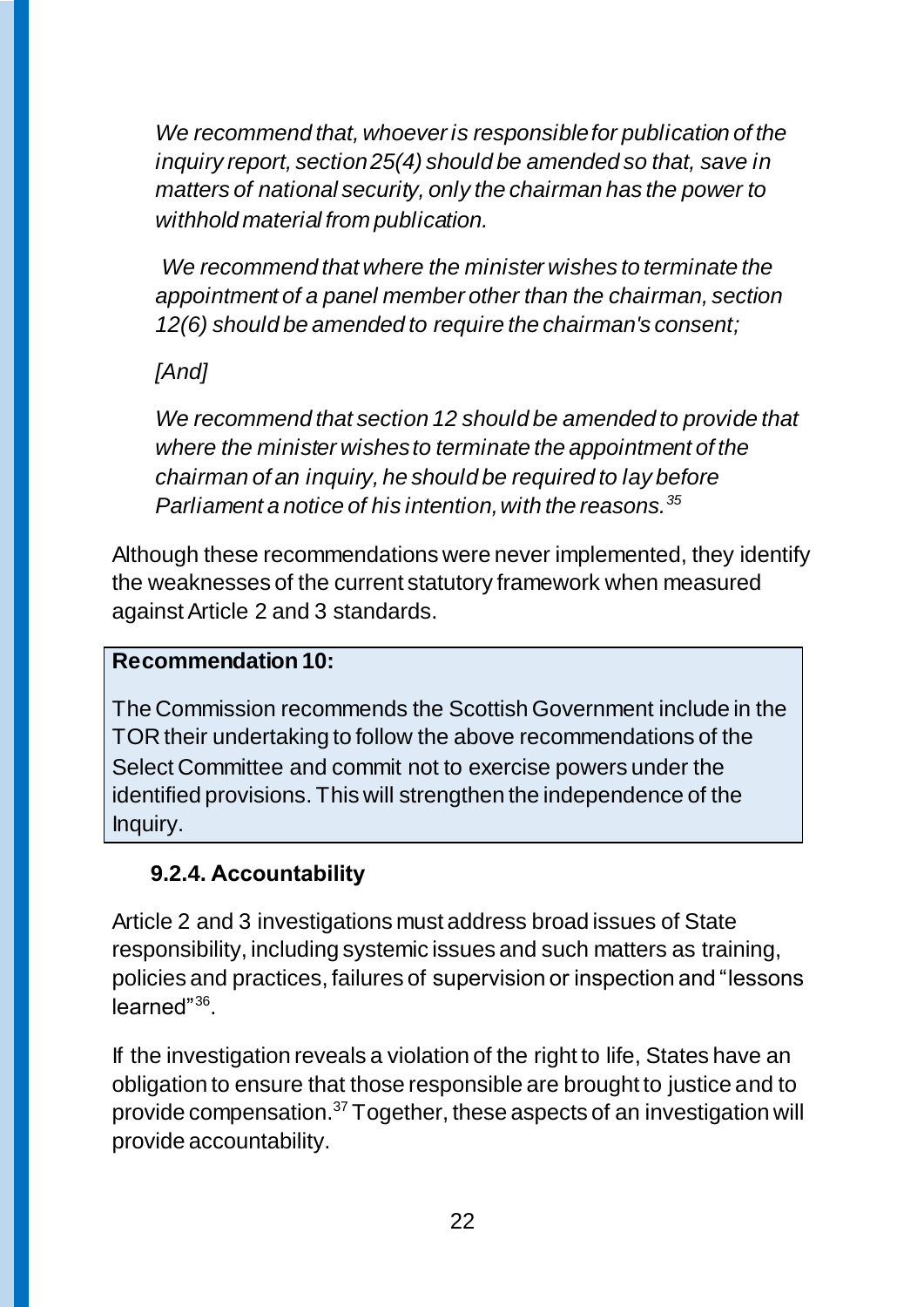The Inquiry alone will clearly not provide full accountability. It is notable that the Inquiries Act 2005 expressly prohibits an inquiry panel from ruling or determining civil or criminal liability.<sup>38</sup> Further, the Act does not make any provision for the implementation of inquiry recommendations and recommendations are necessarily non-binding.

Previously, the findings of an inquiry have provided a basis for launching subsequent civil and/ or criminal proceedings but, while this may provide an essential form of redress for victims, the inevitable delay in reaching the conclusion of consecutive proceedings is problematic when measured against the need for promptness, discussed below.

In December 2017, the Institute for Government published their report ['How public inquiries can lead to change'](https://www.instituteforgovernment.org.uk/sites/default/files/publications/Public%20Inquiries%20%28final%29.pdf), which analysed the impact of past public inquiries and their recommendations.

While noting the particular achievements of a small number of inquiries, their overall assessment was that:

"The number of inquiries that have received some form of follow-up is disappointing. Of the 68 inquiries that have taken place since 1990, only six have received a full follow-up by a select committee to ensure that government has acted."<sup>39</sup>

The report criticised the lack of formal scrutiny of Governments' responses to inquiry reports and argued that Parliaments can and should play a more significant role in holding Ministers to account.

In order for the Inquiry to play a significant role in achieving accountability it will be essential that all relevant public bodies and those carrying out public functions act with openness and transparency.

#### **Recommendation 11:**

The Commission recommends that the Scottish Government consider, with meaningful participation from those particularly affected, what accountability the Inquiry can achieve and what additional steps are required to achieve access to justice and effective remedy in compliance with human rights law.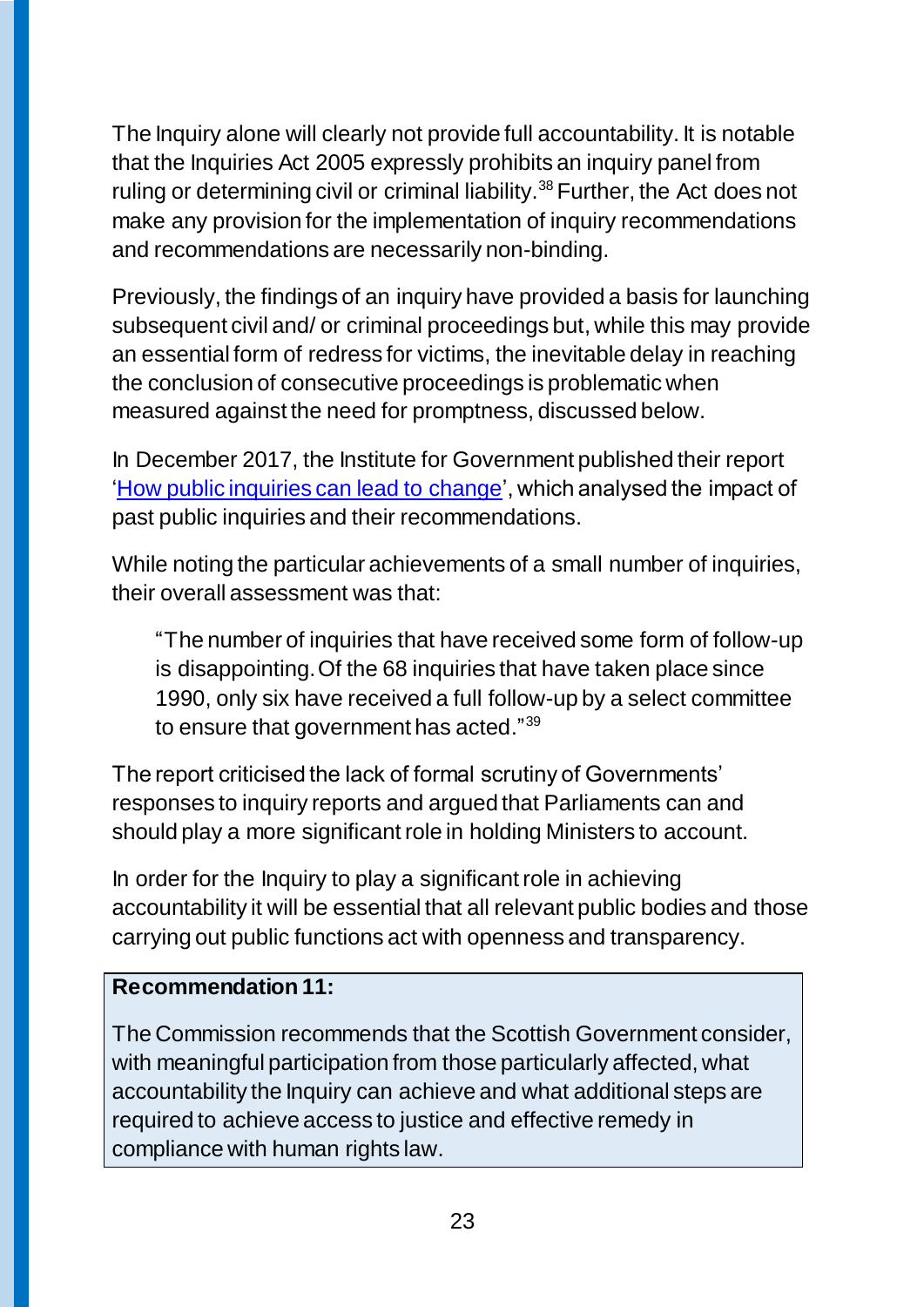### **Recommendation 12:**

The Commission recommends that when publishing the Terms of Reference, the Minister give a public commitment to respond in full to all the recommendations made in the Inquiry's report.

### **Recommendation 13:**

The Commission recommends that the Scottish Government take all necessary steps to ensure that all duty bearers, public bodies and all carrying out public functions act in accordance with the principles of full transparency and cooperation in relation to the Inquiry.

## <span id="page-23-0"></span>**9.2.5. Promptness and reasonable expedition**

A public inquiry must balance a variety of competing demands. In an Article 2 investigation, there is particular tension between the need for *promptness/reasonable expedition* on the one hand and *adequacy* and *participation*on the other.

The scope of the present inquiry is unprecedented in terms of the numbers affected. With over 10,000 deaths registered in Scotland where COVID-19 was mentioned on the death certificate, the total number of people with a legitimate interest in participating either as survivors, bereaved or other relevant status or qualification could run to hundreds of thousands.

It will be for the Chair of the Inquiry to determine how best to secure and manage participation, and they will be faced with an unprecedented volume of evidence and number of participants.

Public inquiries typically take a long time to complete. In May 2018, the National Audit Office analysed the duration of the 26 inquiries concluded at that point since 2005. They found that the average was 40 months and the longest (the Iraq Inquiry) was 84 months $40$ .

Noting the Scottish Government's ambition to establish the Inquiry by the end of the year, the data on past inquiries would suggest that it would not report until April 2025, even assuming it is of average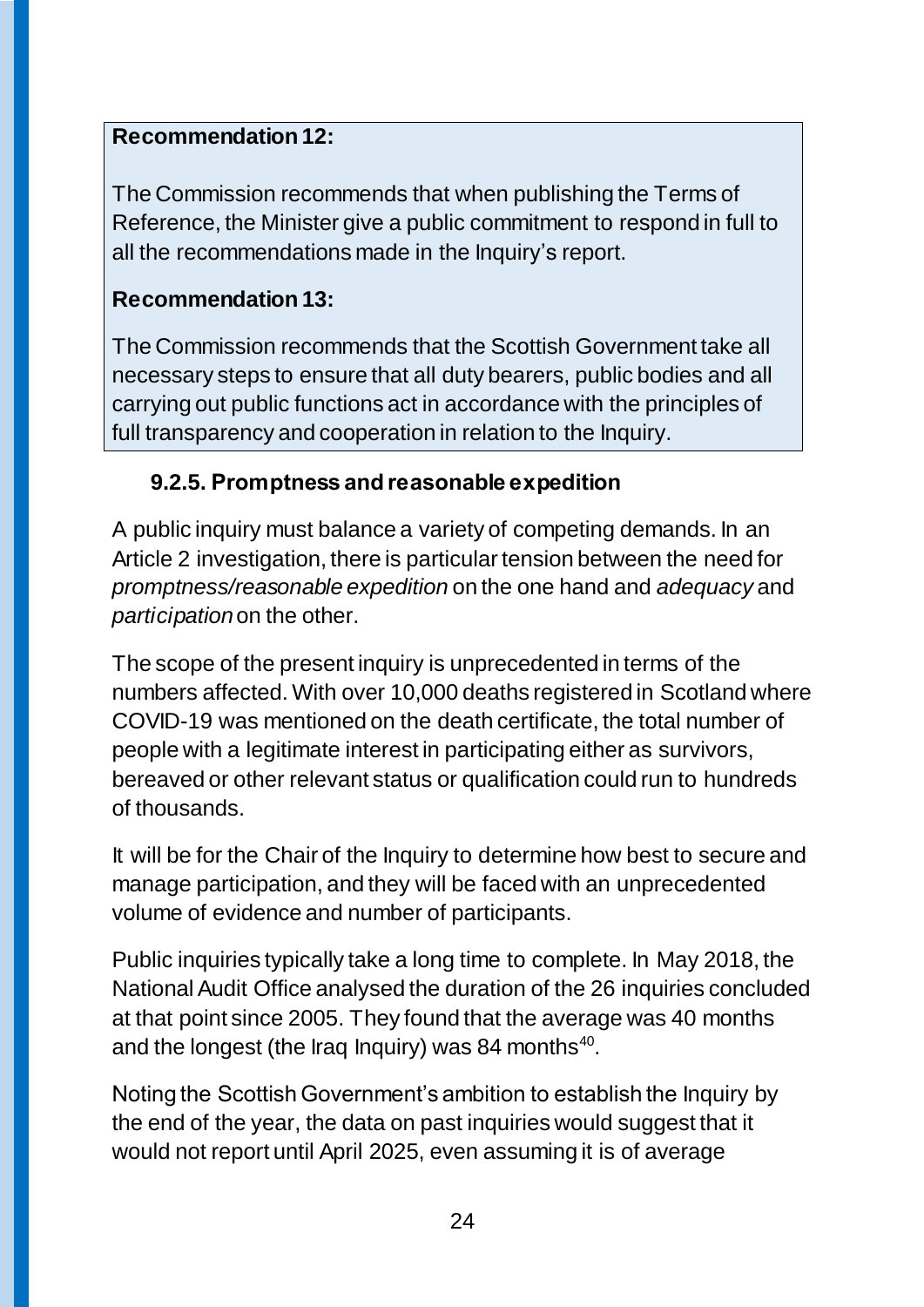duration. Given the unprecedented range of issues and participants, that assumption is unlikely to be correct and the actual duration may be significantly longer.

It is another unusual and unfortunate aspect of this Inquiry's subjectmatter that the loss of life from COVID-19 will continue while the Inquiry proceeds and potentially beyond its completion. Hence the most urgent of the Government's procedural Article 2 obligations in the COVID-19 context is to ensure that lessons are being learned as soon as possible so as to avoid unnecessary deaths in the future.

In Article 2 case-law, the ECtHR has stressed that a prompt investigatory response is generally regarded as essential in maintaining public confidence in a state's adherence to the rule of law and in preventing the appearance or perception of a state's collusion in or tolerance of unlawful acts. $41$  The Court has also found that the passage of time is liable to undermine an investigation and will compromise its chances of it being completed.<sup>42</sup>

The consultation seeks views on how the inquiry should report its progress, whether there should be interim reports and if so, what should be dealt with in interim reports. In considering the procedure to be adopted, careful consideration will require to be given to the need for reasonable expedition as well as adequacy and participation. The Chair and/or Panel should consider the experiences of other Inquiries and draw on best practice<sup>43</sup> to decide how the Inquiry will be run so as to meet those requirements. They should do so with active participation from those most affected.

We note that the Institute for Government report cited above also highlights the importance of promptness so as to minimise the risk of repeated mistakes, or the risk that systems and institutions move on to such an extent that recommendations are rendered redundant. They concluded that interim reports should be published as rapidly as possible, setting out any immediate necessary changes.

It may be that the correct balance of promptness and adequacy differs across the different settings and sectors which the Inquiry will need to look at. Dividing the Inquiry into phases, prioritising areas where ongoing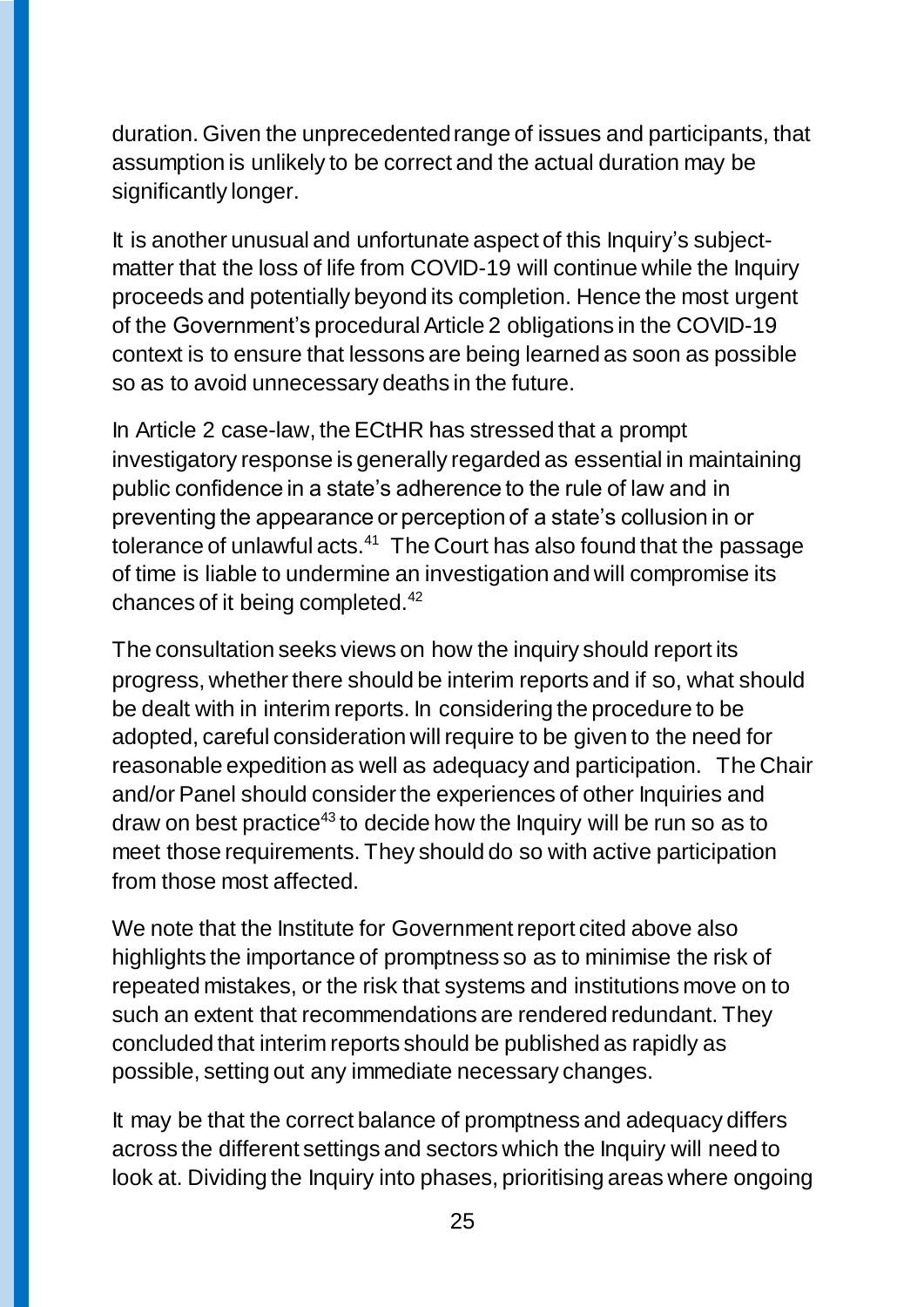threat to life or dignity is greatest and sequencing the proceedings and reports accordingly, may provide the necessary flexibility to achieve this. Concurrent channels addressing different aspects of the pandemic may be another option worth consideration, with a view to ensuring reasonable expedition overall. What may be possible will be dependent on resourcing, among other things.

# <span id="page-25-0"></span>**10. Outcome of Inquiry**

While the Scottish Government has indicated that the Chair will be asked to produce recommendations, as that is also included as a question for respondents, the Commission confirms that in its view the Inquiry should produce recommendations in line with the various recommendations set out above.

The Scottish Government should also take steps to ensure that expectations around what can and cannot be delivered through the Inquiry are managed appropriately and effectively.

Alongside the setting up of the Inquiry, the Scottish Government, with meaningful participation from rights holders, should examine the question of what the Inquiry can achieve, and what other actions or remedies will be necessary to ensure compliance with human rights law on accountability, access to justice and effective remedy, as noted in Recommendation 11 above.

#### **Recommendation 14:**

The Commission recommends that the Scottish Government explicitly confirm in the Terms of Reference that the Inquiry is to produce meaningful recommendations.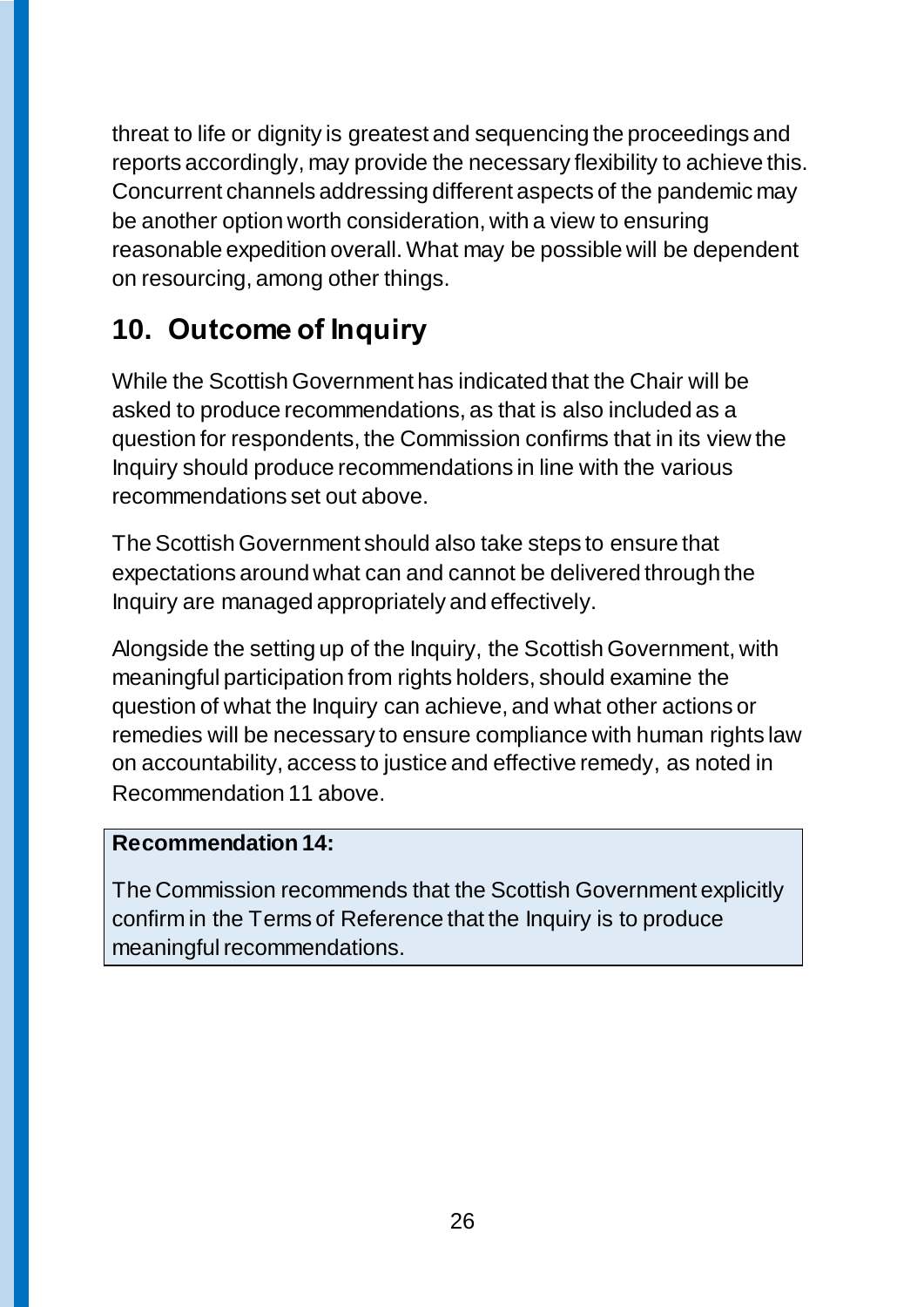# <span id="page-26-0"></span>**11. Conclusion:Recommendations**

## **Recommendation 1:**

The Commission recommends that the Scottish Government:

- establishes a means and process for meaningful engagement directly with the people most impacted by the pandemic response, in relation to the Terms of Reference (TOR).

**-** publish and invite views on a draft TOR once prepared. The draft TOR should be published along with the report Ministers say will be produced by Scottish Government analytics to capture the input received on the Aims and Principles, on which the TOR will be based. A public awareness campaign should be undertaken to ensure people are aware of the draft TOR and the invitation for them to provide views. Sufficient time should be allowed for meaningful input.

## **Recommendation 2:**

The Commission recommends that the Scottish Government include in the TOR the expectation that the Inquiry will put in place a traumainformed participatory process, with adequate supports and safeguards to protect the well-being of those impacted.

## **Recommendation 3:**

The Commission recommends that the Scottish Government ensure that adequate support is in place throughout the duration of the Inquiry, including advocacy and psychological support for those particularly affected by the handling of the pandemic.

## **Recommendation 4:**

The Commission recommends that the process of meaningful engagement established by the Scottish Government, referred to in Recommendation 1, should cover the appointment of Chair, panel members and assessors, as well as the TOR. The public awareness campaign should also ensure people are aware of the call for views on the process of appointment of Chair, panel and assessors as well as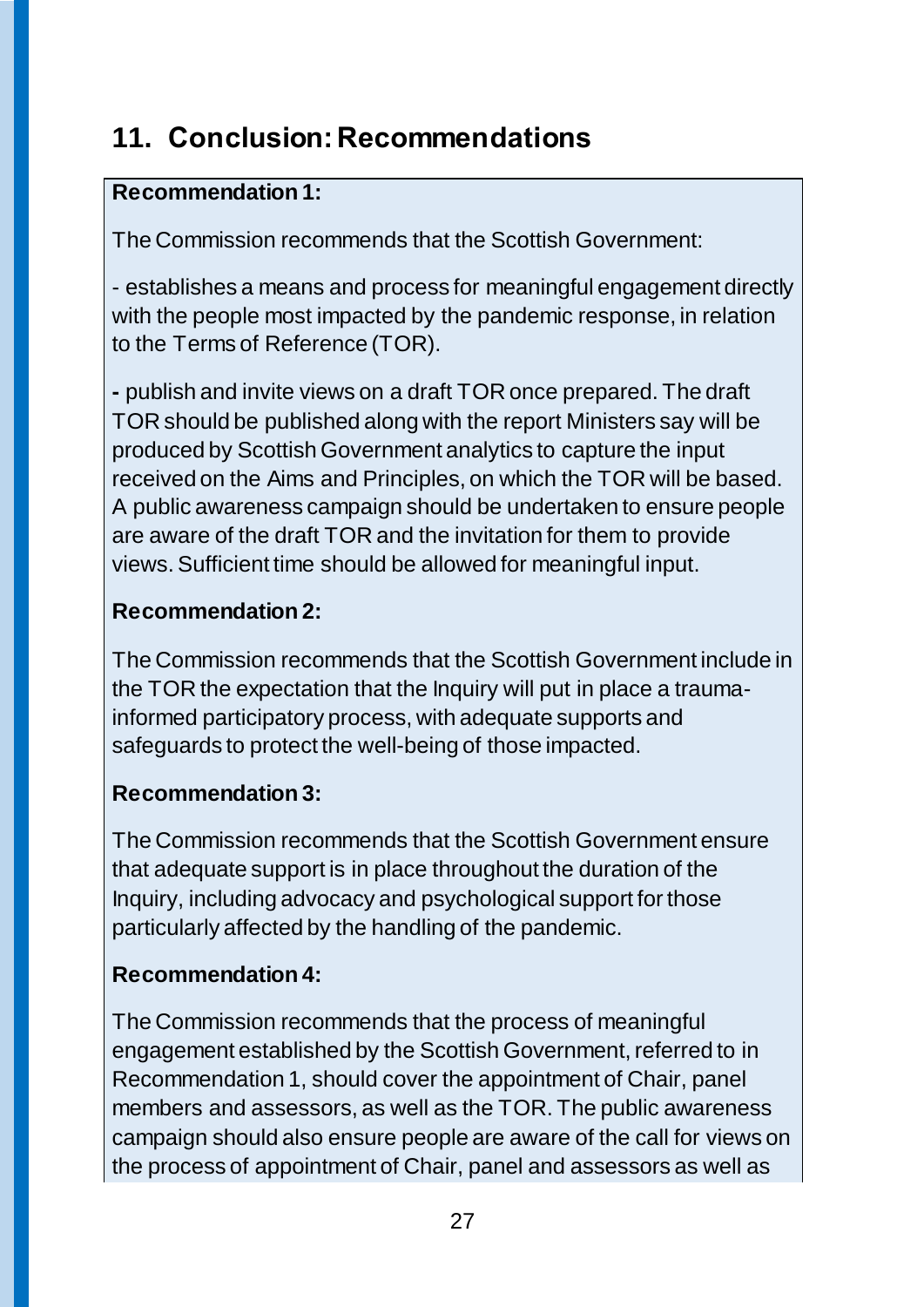on the draft TOR. Sufficient time should be allowed for meaningful input.

## **Recommendation 5:**

The Commission recommends that the TOR make it clear that the overall purpose of the Inquiry includes learning lessons regarding our readiness to ensure that human rights are properly considered and balanced in challenging situations, and make recommendations accordingly.

## **Recommendation 6:**

The Commission recommends that the TOR of the Inquiry explicitly set out:

- the need to address the disproportionate impacts of the pandemic response on different group's enjoyment of human rights across all settings (justice, social care, education etc.), both immediately and in the longer-term.

- that the process of decision-making and the impacts identified will be analysed for human rights compliance across the full range of international human rights law standards.

## **Recommendation 7:**

The Commission recommends the TOR set out that the Inquiry will identify the full range of responsible actors across all public bodies and those performing public functions.

## **Recommendation 8:**

The Commission recommends that the Scottish Government make it explicit in the TOR its expectation that the Chair will:

- act in accordance with human rights requirements in making decisions in relation to the conduct and procedure of the Inquiry, and

- ensure that the PANEL principles are complied with in the running of the Inquiry.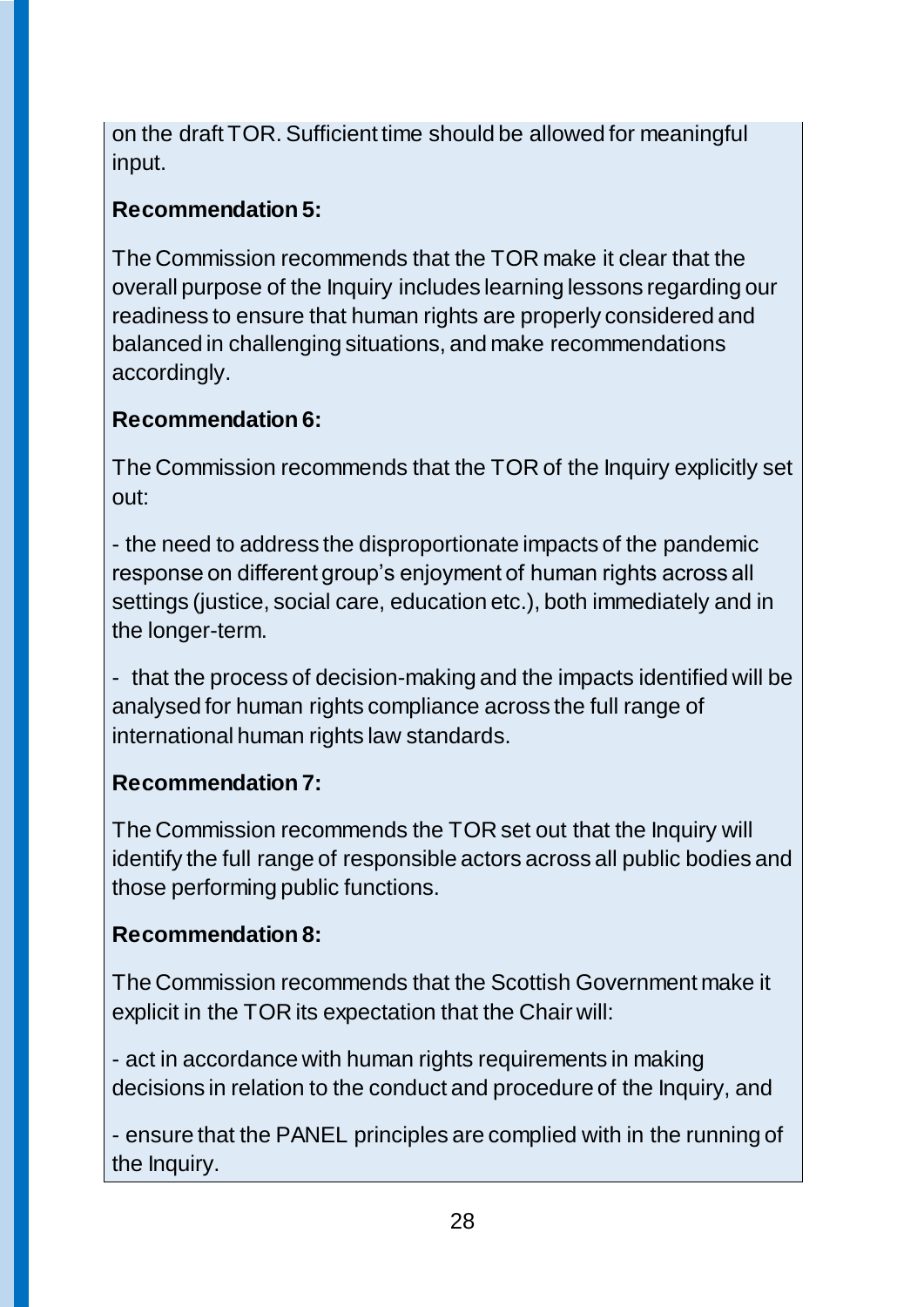### **Recommendation 9:**

The Commission recommends that Scottish Government frame the TOR in such a way as to make clear that they expect the Inquiry to meet the specific procedural obligations arising from Articles 2 and 3 of the ECHR, as set out above.

### **Recommendation 10:**

The Commission recommends the Scottish Government include in the TOR their undertaking to follow the recommendations of the Select Committee referred to above, and commit not to exercise powers under the identified provisions. This will strengthen the independence of the Inquiry.

#### **Recommendation 11:**

The Commission recommends that the Scottish Government consider, with meaningful participation from those particularly affected, what accountability the Inquiry can achieve and what additional steps are required to achieve access to justice and effective remedy in compliance with human rights law.

## **Recommendation 12:**

The Commission recommends that when publishing the TOR the Ministers give a public commitment to respond in full to all the recommendations made by the Inquiry.

## **Recommendation 13:**

The Commission recommends that the Scottish Government take all necessary steps to ensure that all duty bearers, public bodies and all carrying out public functions act in accordance with the principles of full transparency and cooperation in relation to the Inquiry.

## **Recommendation 14:**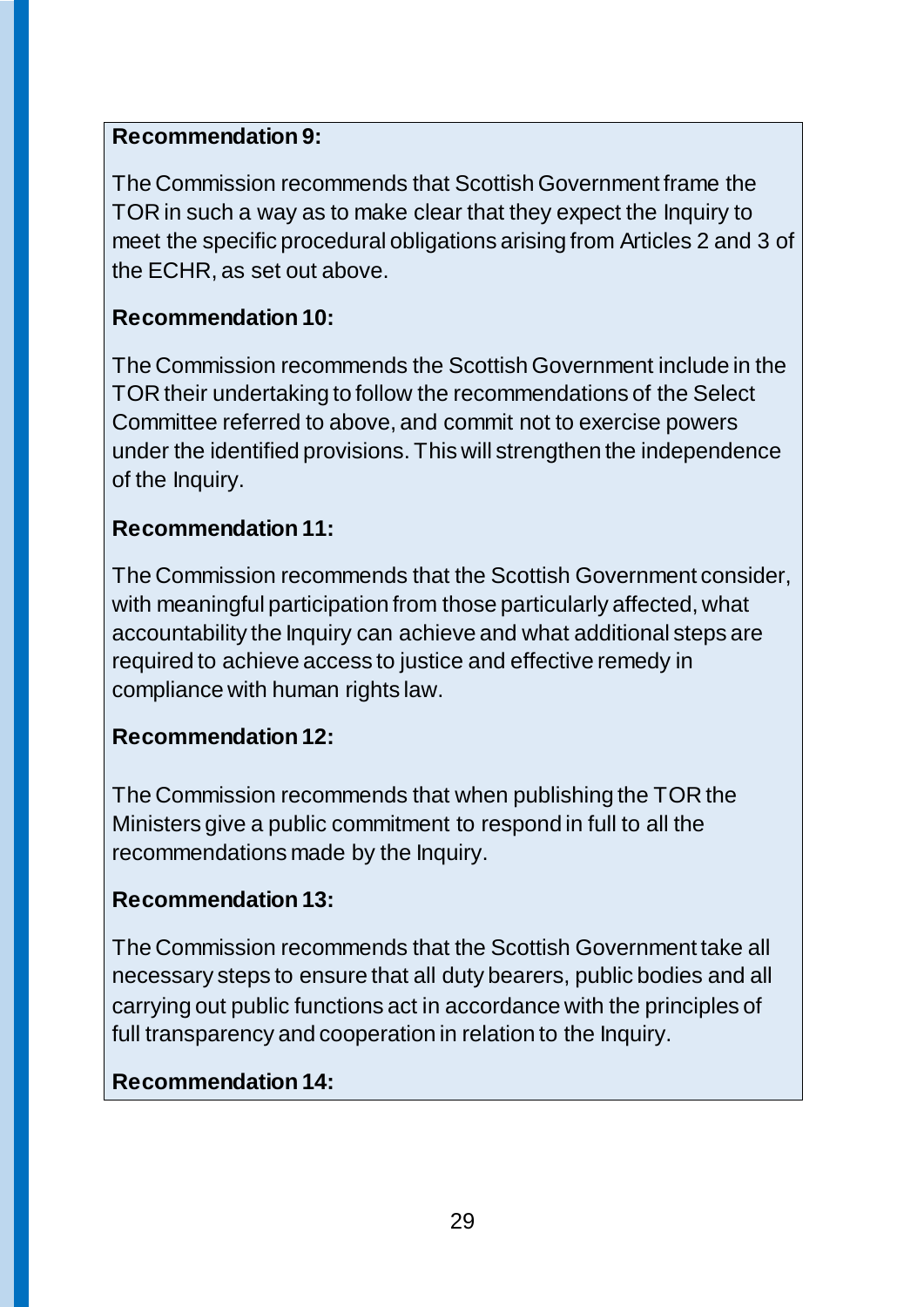The Commission recommends that the Scottish Government explicitly confirm in the TOR that the Inquiry is to produce meaningful recommendations.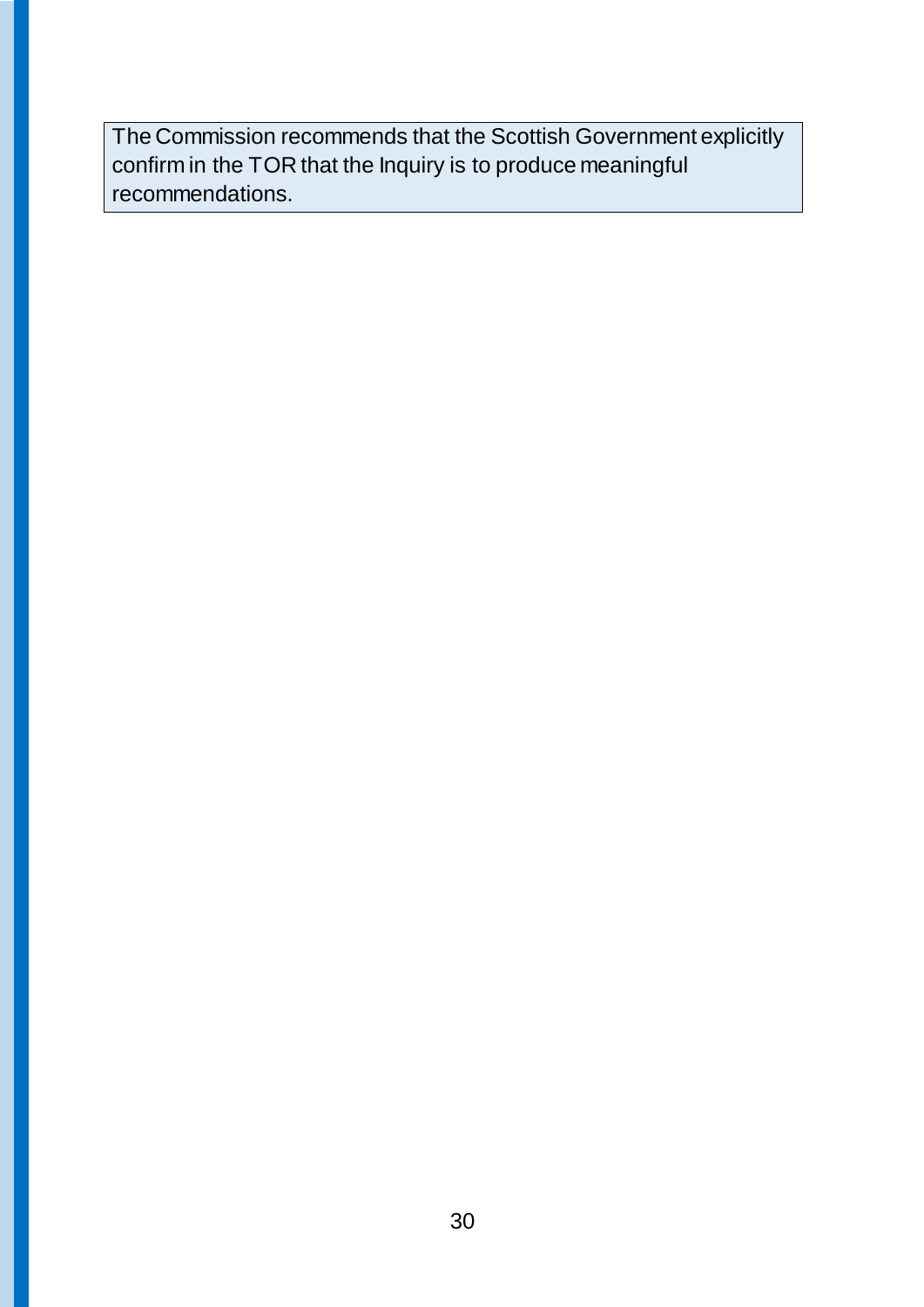$1$  An FAI involves a public examination of the circumstances of a death in the public interest. FAIs are conducted before a sheriff, following an investigation by the procurator fiscal. The procurator fiscal is responsible for presenting the evidence. Other interested parties, including nearest relatives or employers are also entitled to lead evidence. An FAI must take place when someone dies in custody in prison or a police station or a death is caused by an accident at work. FAIs can be held in other circumstances if it is thought to be in the public interest.

<sup>2</sup> [Coronavirus \(COVID-19\): information for bereaved families \(copfs.gov.uk\)](https://www.copfs.gov.uk/media-site-news-from-copfs/1885-coronavirus-covid-19-information-for-bereaved-families)

<sup>3</sup> In August 2016, the Scottish Government's **Thematic Review of Fatal Accident Inquiries** found only 0.7% of all deaths investigated led to an FAI

<sup>4</sup> [Sheriffs made no recommendations in hundreds of FAIs into deaths in custody -](https://www.scottishlegal.com/article/sheriffs-made-no-recommendations-in-hundreds-of-fais-into-deaths-in-custody) Scottish Legal [News](https://www.scottishlegal.com/article/sheriffs-made-no-recommendations-in-hundreds-of-fais-into-deaths-in-custody)

<sup>5</sup> [Covid-19: Crown Office records 3,400 care home deaths -](https://www.scottishlegal.com/article/covid-19-crown-office-records-3-400-care-home-deaths) Scottish Legal News

<sup>6</sup> The Equality & Human Rights Commission's Submissions following Phase 1 of the Grenfell Tower

[Inquiry](https://www.equalityhumanrights.com/sites/default/files/grenfell-inquiry-phase-1-submissions-january-2019.pdf) provide an example of a rights-based legal framework for a public inquiry (pages 9-24). 7 Inquiries Act 2005, Section 21

8 Inquiries Act 2005, Section 18

<sup>9</sup> Inquiries Act, Section 19

 $\overline{a}$ 

<sup>10</sup> Inquiries Act, Section 24

<sup>11</sup> Inquiries Rules (Scotland) 2007, Section 4

<sup>12</sup> Inquiries Rules (Scotland) 2007, Section 5

<sup>13</sup> Inquiries Rules (Scotland) 2007, Section 9

<sup>14</sup> Inquiries Act, Section 5

<sup>15</sup> [Government Policy \(bihr.org.uk\)](https://www.bihr.org.uk/Handlers/Download.ashx?IDMF=2cbe8582-6f1a-4e13-9085-db4f6872228d)

<sup>16</sup> Inquiries Act 2005, Section 4

<sup>17</sup> Inquiries Act 2005, Section 8

<sup>18</sup> Public Administration Select Committee, Government by Inquiry, HC 51-1, 3 February 2005, p. 31

 $19$  The Commission applied to be a core participant in the inquiry but their application was declined. Their subsequen[t 'Following Grenfell'](https://www.equalityhumanrights.com/en/following-grenfell) project sought to highlight the human rights and equality dimension of the Grenfell Tower fire.

[Article 2 of the ECHR, the Equality Act 2010 and participation of the survivors and bereaved \(Word\)](https://www.equalityhumanrights.com/sites/default/files/following-grenfell-inquiry-submission-article-2-18-december-2017.docx)

<sup>21</sup> Inquiries Act, Section 11 (2)(a).

<sup>22</sup> See [www.scottishhumanrights.com/COVID-19/](http://www.scottishhumanrights.com/COVID-19/) for links to the Commission's work on various aspects of the pandemic response.

 $^{23}$  Inquiries Act 2005, Section 17(3)

<sup>24</sup> [The Government's response to COVID-19: human rights implications,](https://committees.parliament.uk/publications/2649/documents/26914/default/) at paragraph 215

<sup>25</sup> *Nachova v Bulgaria*, no. 43577/98, 6 July 2005, at para. 110.

<sup>26</sup> *Armani da Silva v UK*, at para. 232

<sup>27</sup> *Armani Da Silva v UK*.

<sup>28</sup> *Armani Da Silva v UK*.

<sup>29</sup> *Al-Skeini and Others v UK*, no. 55721/07, 7 July 2011.

<sup>30</sup> *Mocanu and Others v Romania*, nos. 45886/07, 32431/08 and 10865/09, 13 November 2012.

<sup>31</sup> *Al-Skeini and Others v UK.*

<sup>32</sup> This is referred to as the Court's 'ambit test'. See *Rasmussen v Denmark*, no. 8777/79, 28 November 1984.

<sup>33</sup> *Zarb Adami v Malta*, no. 17209/02, 20 September 2006.

 $34$  Although the powers provided in Sections 19 and 25 are subject to restriction, these restrictions are capable of broad interpretation, for instance where the Minister considers there to be 'any risk of harm or damage' to the economic interests of the UK.

<sup>35</sup> [House of Lords Select Committee on the Inquires Act 2005](https://publications.parliament.uk/pa/ld201314/ldinquiries/143/14309.htm#note301)

<sup>36</sup> *Al-Skeini* at §174

<sup>37</sup> *Boboev* at §11.16

<sup>38</sup> Inquires Act 2005, section 2(1)

<sup>39</sup> How public [inquiries can lead to change](https://www.instituteforgovernment.org.uk/sites/default/files/publications/Public%20Inquiries%20%28final%29.pdf) at page 25-26.

<sup>40</sup> [https://www.nao.org.uk/wp-content/uploads/2018/05/Investigation-into-government-funded](https://www.nao.org.uk/wp-content/uploads/2018/05/Investigation-into-government-funded-inquiries.pdf)[inquiries.pdf](https://www.nao.org.uk/wp-content/uploads/2018/05/Investigation-into-government-funded-inquiries.pdf) at paragraph 2.5

<sup>41</sup> *Al-Skeini and Others v UK*, no. 55721/07, 7 July 2011.

<sup>42</sup> *Mocanu and Others v Romania*, nos. 45886/07, 32431/08 and 10865/09, 13 November 2012.